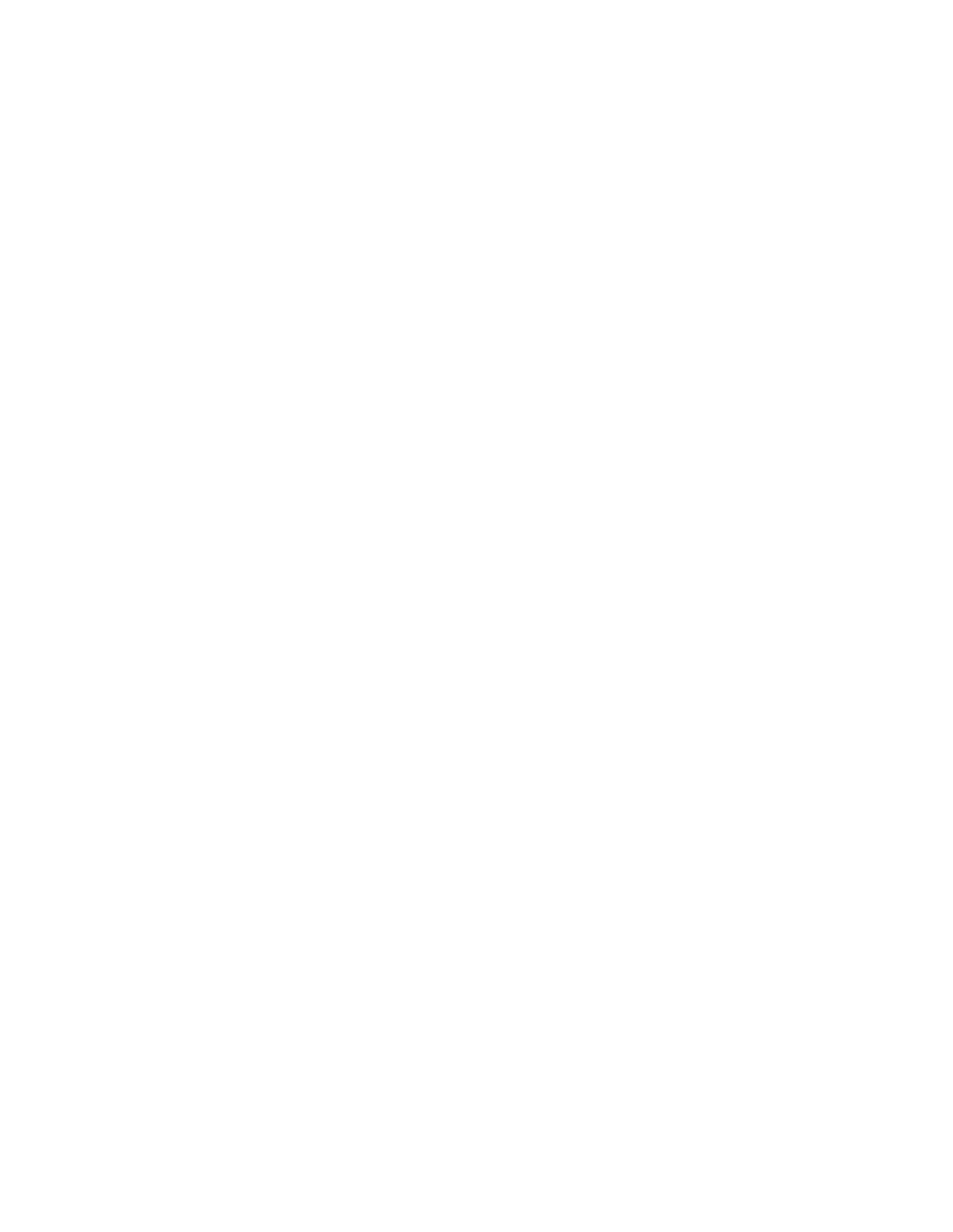## **IMF Working Paper**

#### Asia and Pacific Department

#### **Financial Market Implications of India's Pension Reform**

#### **Prepared by Hélène K. Poirson**<sup>1</sup>

Authorized for distribution by Charles Kramer

April 2007

#### **Abstract**

**This Working Paper should not be reported as representing the views of the IMF.** The views expressed in this Working Paper are those of the author(s) and do not necessarily represent those of the IMF or IMF policy. Working Papers describe research in progress by the author(s) and are published to elicit comments and to further debate.

India's planned pension reform will set up a proper regulatory framework for the pension industry and open up the sector to private fund managers. Drawing on international experiences, the paper highlights pre-conditions for the reform to kick-start financial development, including: (i) the buildup of critical mass; (ii) sufficiently flexible investment guidelines and regulations, including on investments abroad; and (iii) concurrent reforms in capital markets. Given the limited scale of the planned reform, the key challenge for India is to achieve sufficient critical mass early on. Options to address this challenge include granting permission for existing workers to switch to the new system or outsourcing all or part of the reserves of private sector provident funds to the new pension fund managers.

JEL Classification Numbers: G23, G28

 $\overline{a}$ 

Keywords: Asset prices, emerging markets, pension reforms

Author's E-Mail Address: hpoirson@imf.org

<sup>&</sup>lt;sup>1</sup> The author would like to thank J. Roldos, C. Kramer, M. De Broeck, J. Felman, W. Tseng, H. Shah, C. Klingen, M. Garcia-Escribano, A. Piris, R. Garcia-Saltos, J. Walsh, J. Canales, R. Lester, R. Palacios, W. Samuel, and participants of a seminar held at the Ministry of Finance, India, for their comments and useful discussions.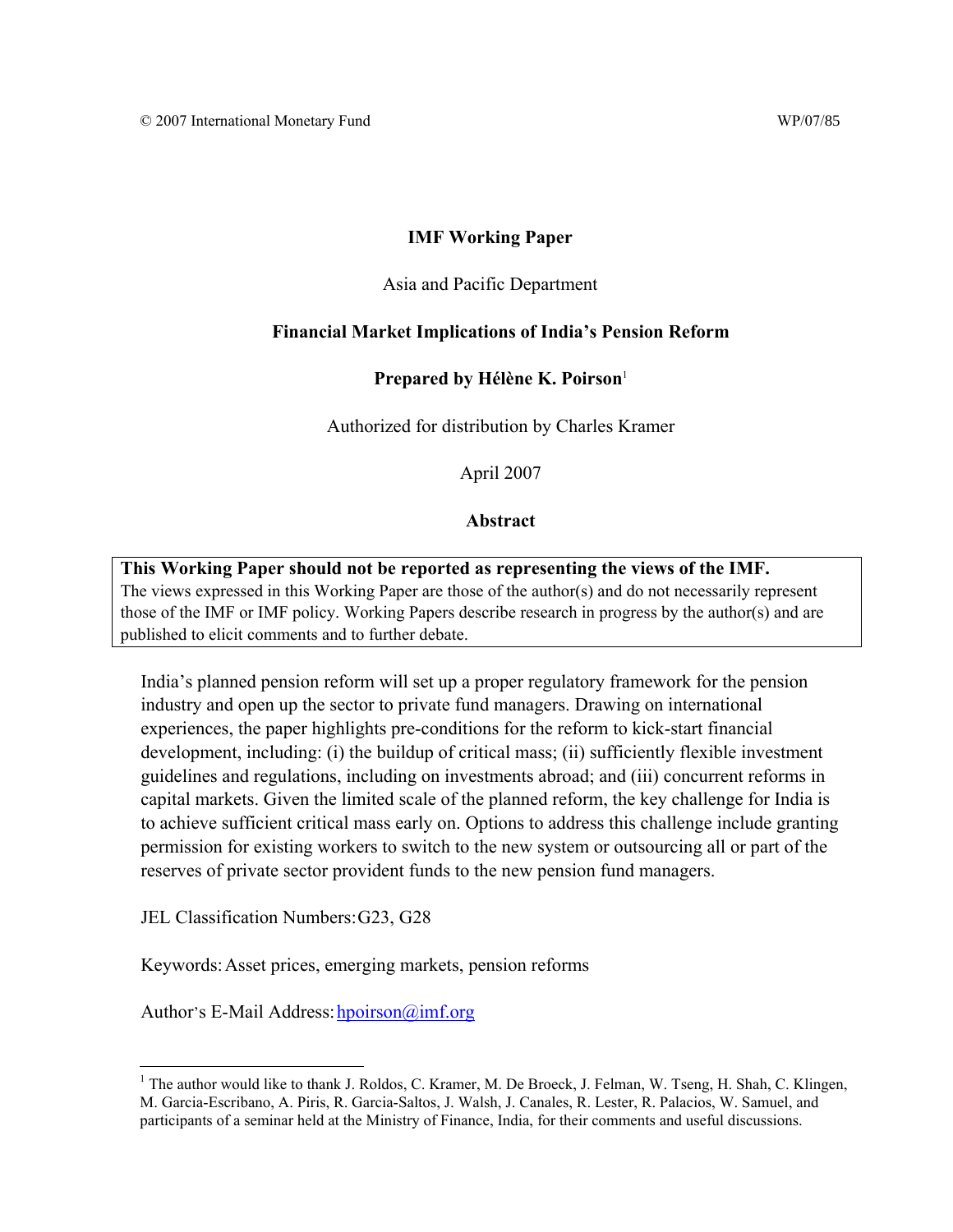|                | Contents | Page |
|----------------|----------|------|
| $\mathbf{I}$ . |          |      |
|                |          |      |
|                |          |      |
|                |          |      |
|                |          |      |
|                |          |      |
|                |          |      |
|                |          |      |
|                |          |      |
|                |          |      |
|                |          |      |
|                |          |      |
|                |          |      |
|                |          |      |
|                |          |      |
| <b>Box</b>     |          |      |
|                |          |      |
|                | Figures  |      |
|                |          |      |
|                |          |      |
|                |          |      |
| 4.             |          |      |
| 5.             |          |      |
| 6.             |          |      |
| 7.             |          |      |
| 8.             |          |      |
| 9.             |          |      |

 $\overline{2}$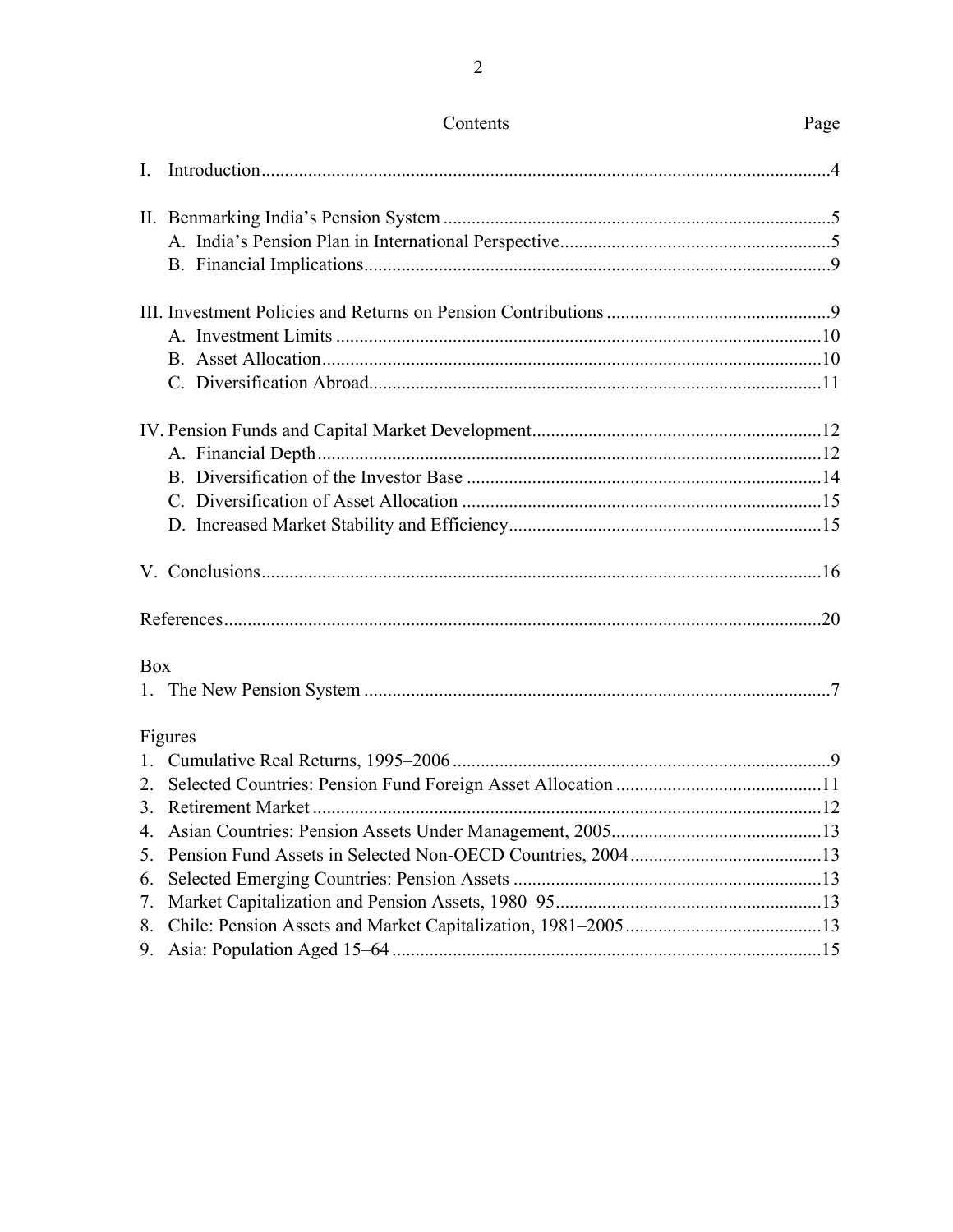## Tables

| 2. Annual Inflation-Adjusted Returns on Stocks and Government Bonds, 1995–20069                 |  |
|-------------------------------------------------------------------------------------------------|--|
|                                                                                                 |  |
|                                                                                                 |  |
| Appendix                                                                                        |  |
| Appendix Table<br>1.1 Selected Countries: Main Features of Privately-Managed Pension Systems 19 |  |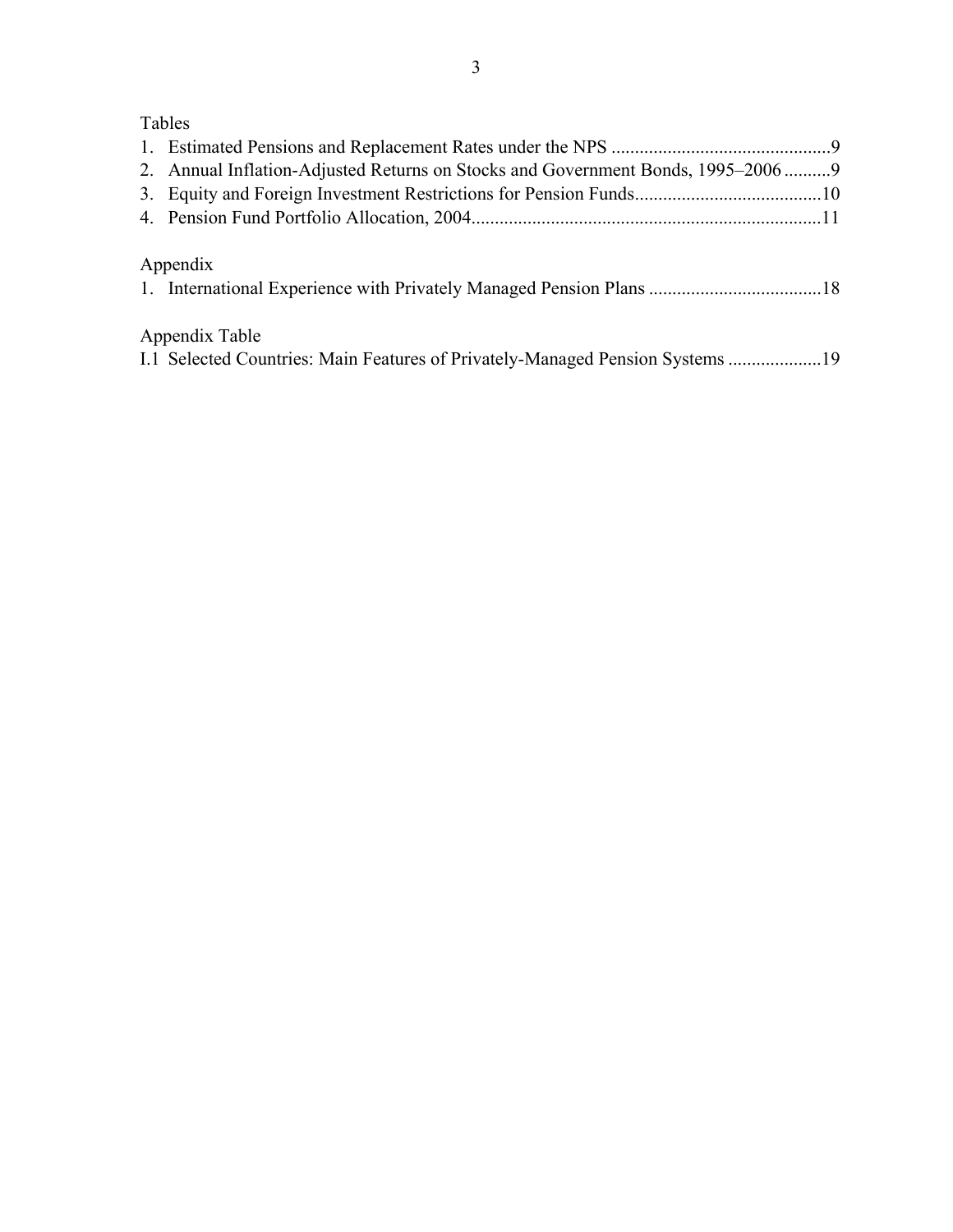## **I. INTRODUCTION**

Several factors have given impetus to pension reform in India. Central government and state government pension liabilities have increased considerably over the past decade<sup>2</sup> and only 13 percent of the workforce is currently covered by pension schemes. These are government employees, and workers in the organized private sector covered by the Employees' Provident Fund (EPF) (defined contribution scheme) and the Employees' Pension Scheme (EPS) (defined benefit scheme).3

Faced with these challenges, the government launched on January 1, 2004 a New Pension System (NPS). The move shifted all new central government employees to a defined contribution plan from the current noncontributory defined benefit scheme, shifting the risk of retirement financing from the government to individuals. Once the law is approved, participants in the new scheme will have access to a range of investment products from selected private sector companies. The NPS would be open on a voluntary basis to nongovernment workers, including those in the unorganized private sector. An important element of the reform will be to set up a proper regulatory framework.

Key legislation, however, is still under discussion in Parliament. As an interim arrangement, contributions from new civil servants that have joined the scheme are being deducted and matched by government contributions. A rate of return of 8 percent is being credited on these contributions.

This chapter draws lessons from international experience on the financial market implications of India's pension reform, with a focus on the following two questions:

- How do the parameters of the NPS compare with privately-managed systems in other countries? Given its parameters, is the NPS likely to generate fast growth of pension assets and stimulate financial market development?
- To what extent have regulatory limits, overly conservative investment practices, and restrictions on options for investments abroad hindered the ability of pension fund managers (PFMs) to achieve optimal portfolio diversification and constrained the growth of the pension sector in countries that implemented similar reforms? What are other pre-conditions for pension reform to drive demand for bonds and equities?

1

 $2$  India, similar to most other countries in Asia, has a system of statutory retirement payments for government employees. Implicit pension debt is estimated at 25 percent of GDP by the World Bank, with a significantly higher relative figure for some states.

 $3$  See World Bank (2005) for a comprehensive overview of mandatory pension programs for private sector workers in India.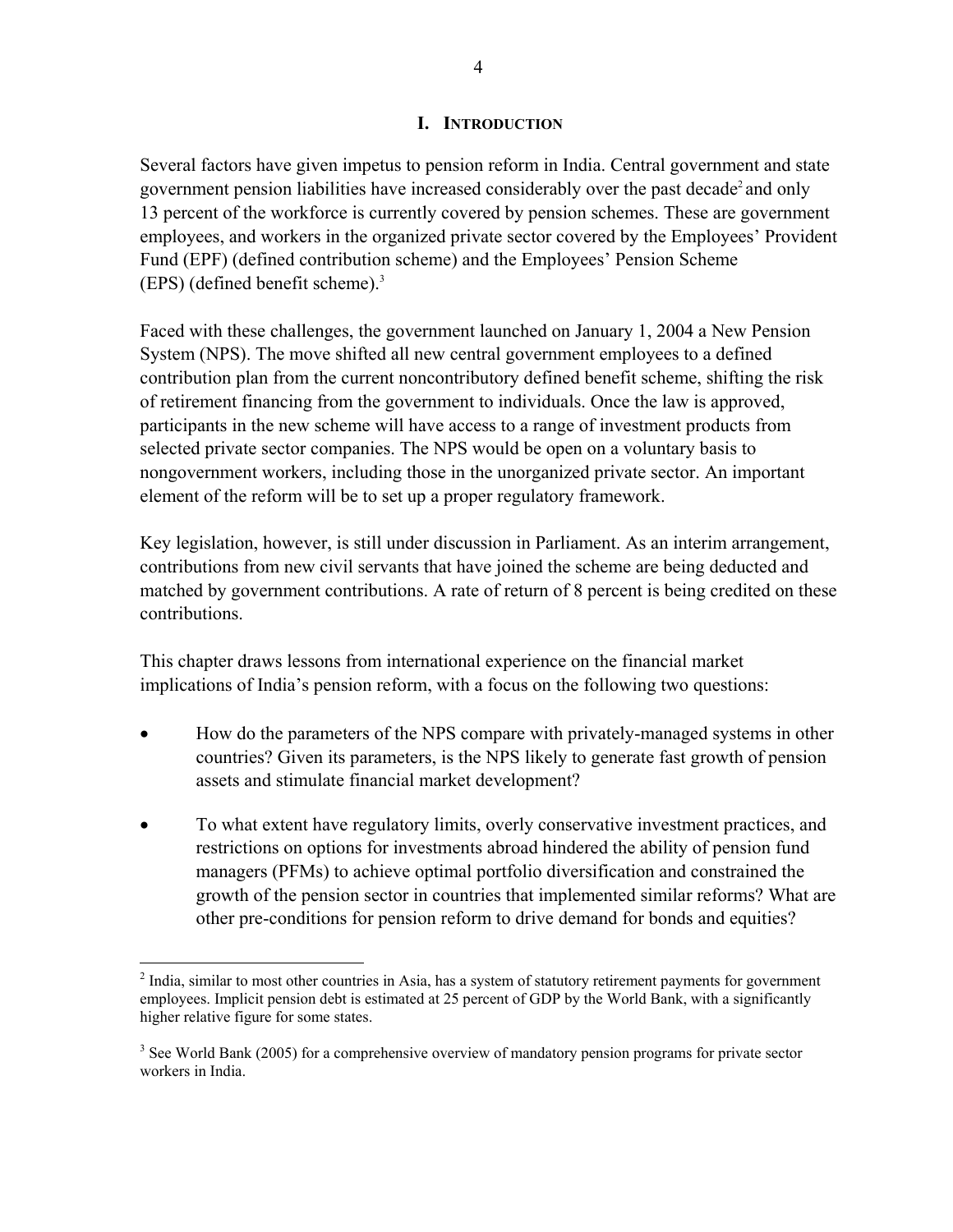#### **II. BENCHMARKING INDIA'S PENSION SYSTEM**

The section reviews to what extent the pension reforms' track blazed by Chile, and later followed by other Latin American and Eastern European countries, is now being followed by India. The main features of India's NPS are compared with privately-managed systems in other countries. The parameters of the pension reform envisaged in India appear in line with best practice. However, two features set India apart from international common reform practice—the absence of a guaranteed minimum pension for participants (the so-called first pillar) and the only partially mandatory character of the NPS—and may prevent the early achievement of sufficient critical mass to stimulate financial market development.

## **A. India's Pension Plan in International Perspective**

The draft Pension Fund Regulatory and Development Authority (PFRDA) Bill, 2005, sets a framework for the development and regulation of pension funds in India with a view to promoting old age income security for all individuals. Once passed by Parliament, the Bill will allow the launch of personal pension accounts in India and make the NPS available to workers in the unorganized private sector. It will also be available on a voluntary basis (in addition to his/her mandatory cover) to any person governed by the organized private sector schemes.

While the reform bill sets only the broad contours of the NPS and many details are yet to be finalized, its preliminary provisions place the new system well within international norms (see Appendix I for highlights of relevant international experience).

- The employee contribution rate of 10 percent (matched by an equal government contribution) is broadly within the international range.
- The targeted terminal replacement rate (50 percent of the final wage) is in line with international experience and with the standards recommended by the World Bank, and matches benefits under the existing system for government employees.
- Expected management costs of 0.5 percent of assets (Ministry of Finance, 2005) are comparable to those in other emerging markets, although high compared to low-cost providers in advanced economies. For instance, the U.S. federal civil servant Thrift Savings Program costs about 0.07 percent of assets (Faulkner-McDonagh, 2005) and U.S. low-cost private providers such as Vanguard and Fidelity charge fees of 0.2– 0.3 percent of assets, less than half the levels envisaged in India. Larger volumes and larger average accounts for these U.S. providers enable economies of scale and eliminate low balance fees.
- Participants are offered a menu of investment options, in line with best practice, and have the option of switching between funds and schemes.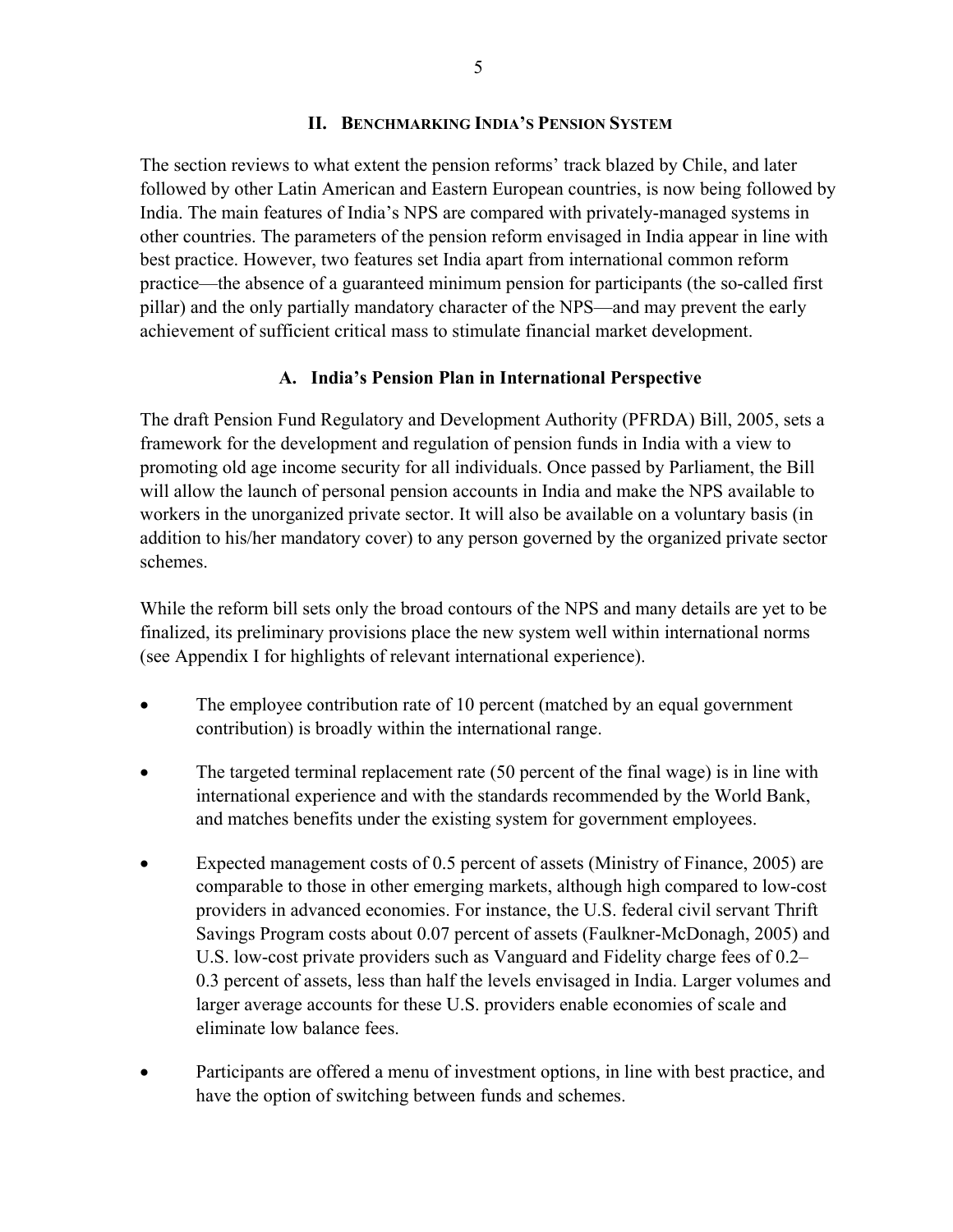- Every subscriber' individual pension account is portable across jobs.
- Voluntary participation over and above the mandated contribution rate is available to those participants that want additional coverage, providing a so-called third pillar.

Two features set India's pension plan apart from common international practice:

- The NPS only provides the second and third pillars (Box 1). In other countries that have undertaken such reforms, the public pension system continues to provide a first pillar, or comprehensive reform legislation is being considered to introduce one (in the case of Chile). India's organized private sector is also covered under a two-pillar system.
- Participation is mandatory only for new central government employees and new employees of the 19 state governments that have joined the NPS. Existing government employees and organized sector pensions schemes and funds are exempt. Other countries, in contrast, mandated participation for all new entrants to the workforce and in some cases also for younger workers.

The potential for such schemes to build up assets and drive demand for public and private securities is sizeable (see Section IV). However, the two features of India's reform discussed above limit that potential.

- First, the absence of a first pillar may induce a relatively high share of participants to opt for a conservative asset allocation, as subscribers seek to minimize the risk of an unfavorable ex post return on their assets. This "safety bias" could be magnified if the regulator, concerned about investment risk, imposes excessive investment restrictions (see Section III).
- Second, a reform largely limited to new government workers may not generate sufficient critical mass early on to kick start financial market development. Over time, while the entire government sector will be covered, the organized private sector will remain exempt (except for voluntary participation in the third pillar).

The scope for voluntary take-up will depend on the relative attractiveness of the new schemes. Existing private savings instruments in India include small savings (which provide a tax exempt, above-market, rate of return), real estate, or own business, for the selfemployed. In other countries that implemented similar reforms, while participation of the self-employed has remained low (for example, see Faulkner-McDonagh, 2005, for Chile's experience), broad coverage was achieved by providing an option to switch to workers covered under the old system (either in the initial law or through subsequent amendments)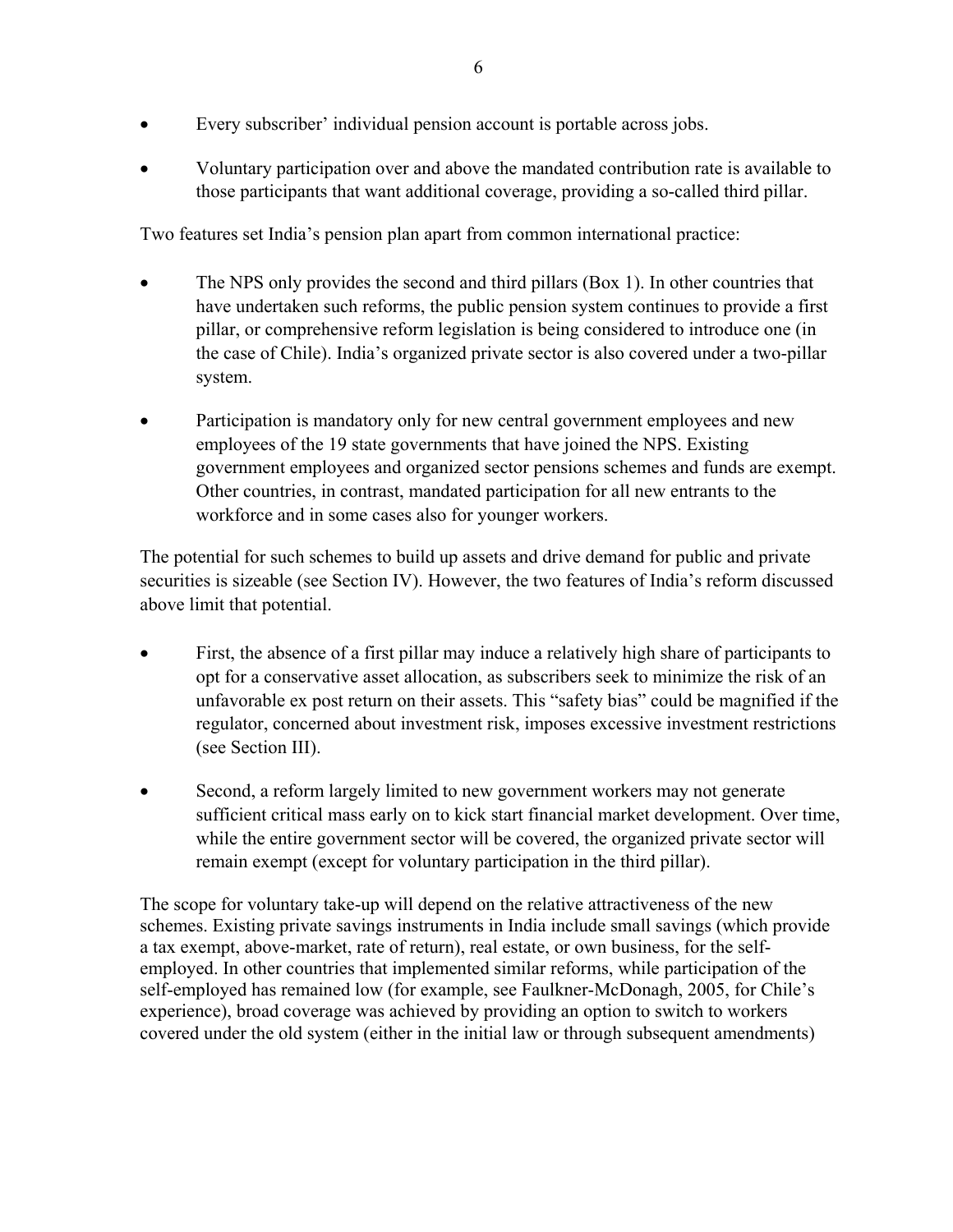## **Box 1. The New Pension System**

The system comprises one (or more) central recordkeeping agency (CRA), a set of pension fund managers (PFMs), point-of-presence agencies (PoPs), and a two-pillar structure.

- The CRA shall maintain records, accounts, and effect all instructions regarding subscription, switching of options, and withdrawals, by the subscriber (any individual who joins the NPS). The subscriber may access the CRA directly for information.
- The PFMs will offer a set of schemes with varying risk-return profiles and manage the assets of subscribers.<sup>1/</sup> Every subscriber shall have an individual pension account (IPA). He/she has the option of selecting the PFMs and schemes composing his/her portfolio.
- The IPA will be portable in case of change of employment. The subscriber cannot exit from the system except as specified by notification of the government. The current notification specifies two options: (1) if the subscriber chooses to exit at the normal retirement age (60 years), he/she shall use at least 40 percent of accumulated pension wealth to purchase a lifetime annuity from a life insurance company; (2) if the subscriber chooses to exit the system any time prior to retirement, the minimum conversion is 80 percent of the accumulated pension wealth.
- There is a two-tier structure for government employees. Tier-I will be the core level with the employee's 10 percent contribution matched by the government, and no withdrawals authorized until exit. Tier-II provides an option to contribute a further amount into a withdrawable account, which will not have any contribution by the government.
- There will be no minimum guaranteed pension (the so-called "first pillar").

 $\mathcal{L}_\text{max}$ 

The PFRDA shall regulate the NPS and other pension schemes under its purview. It comprises a Chairman and up to 5 members appointed by the government for a five-year term. It will register and regulate all intermediaries, including CRAs, PoPs, and PFMs. It will also be responsible for protecting the interests of subscribers and establishing a grievance mechanism. It will approve the schemes and norms (including investment guidelines) for management of pension assets and ensure standardization and dissemination of information about performance of funds and benchmarks.

1/ The current notification specifies four types of schemes of various risk-return combinations, reflecting differing combinations of government securities, corporate bonds, and equity shares, including an option with 100 percent investments in government bonds.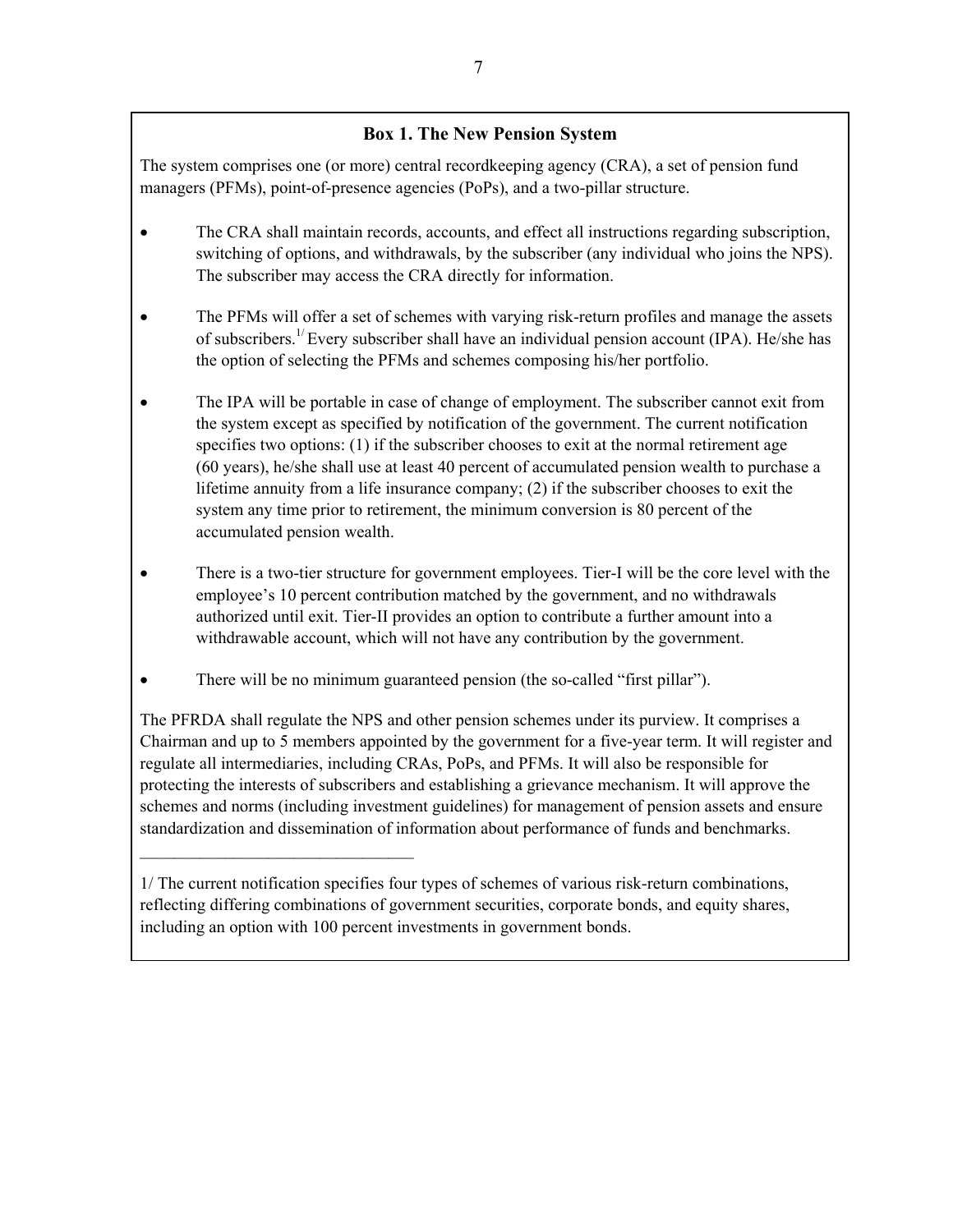and by keeping the old system's benefits less generous. Tax incentives also played a role in other countries, but India's fiscal situation constrains that option (see Appendix I). Currently, contributions to the NPS are tax exempt, while benefits are taxed. To promote a level playing field between different products, all private savings instruments should be subject to the same tax treatment.

In addition to portfolio diversification (see Section B), keeping costs low is crucial to ensure net returns that attract new subscribers and provide adequate replacement rates.<sup>4</sup> High management fees can dramatically reduce returns: net real returns in Chile averaged only 3 percent into the late 1980s, after fees equivalent to 6 percentage points (ppts) of gross returns (Table I.1). In Poland, total fees have also lowered net real returns in the first four years of the reform to an annual average of only 3 percent (Székely, 2005).

Economies of scale and industry competition can help achieve cost savings. For instance, operations of an administrative nature—such as collecting contributions—can be centralized (as planned in India). Fees also tend to decline as growth of assets under management (AUM) enables industry consolidation. However, consolidation has raised concern about market power in some countries (Roldos, 2006). International experience suggests that industry competition is best enhanced by avoiding regulatory imperatives that weaken PFMs' ability to compete on the basis of rates of return and result in excessive marketing costs such as minimum return requirements relative to the industry average and overly tight investments guidelines.

The fee structure can also encourage strong performance. An upfront fee structure (as in e.g., Chile) undermines PFMs' incentives to compete on the basis of returns and increases marketing costs, as providers focus on attracting new accounts rather than achieving higher returns on existing accounts. A fee structure with both fixed and variable components ensures better incentives. For example, private pension funds in the Dominican Republic can charge a monthly commission of up to ½ percent of the individual wage plus a percentage of annual returns above the benchmark (Samuel, 2006).

 4 For a subscriber contributing 10 percent of salary for 40 years, assuming annual real wage growth of 2 percent, a net average real return on assets of 5 percent is necessary to achieve the 50 percent replacement rate targeted by the Indian reform (Shah, 1997).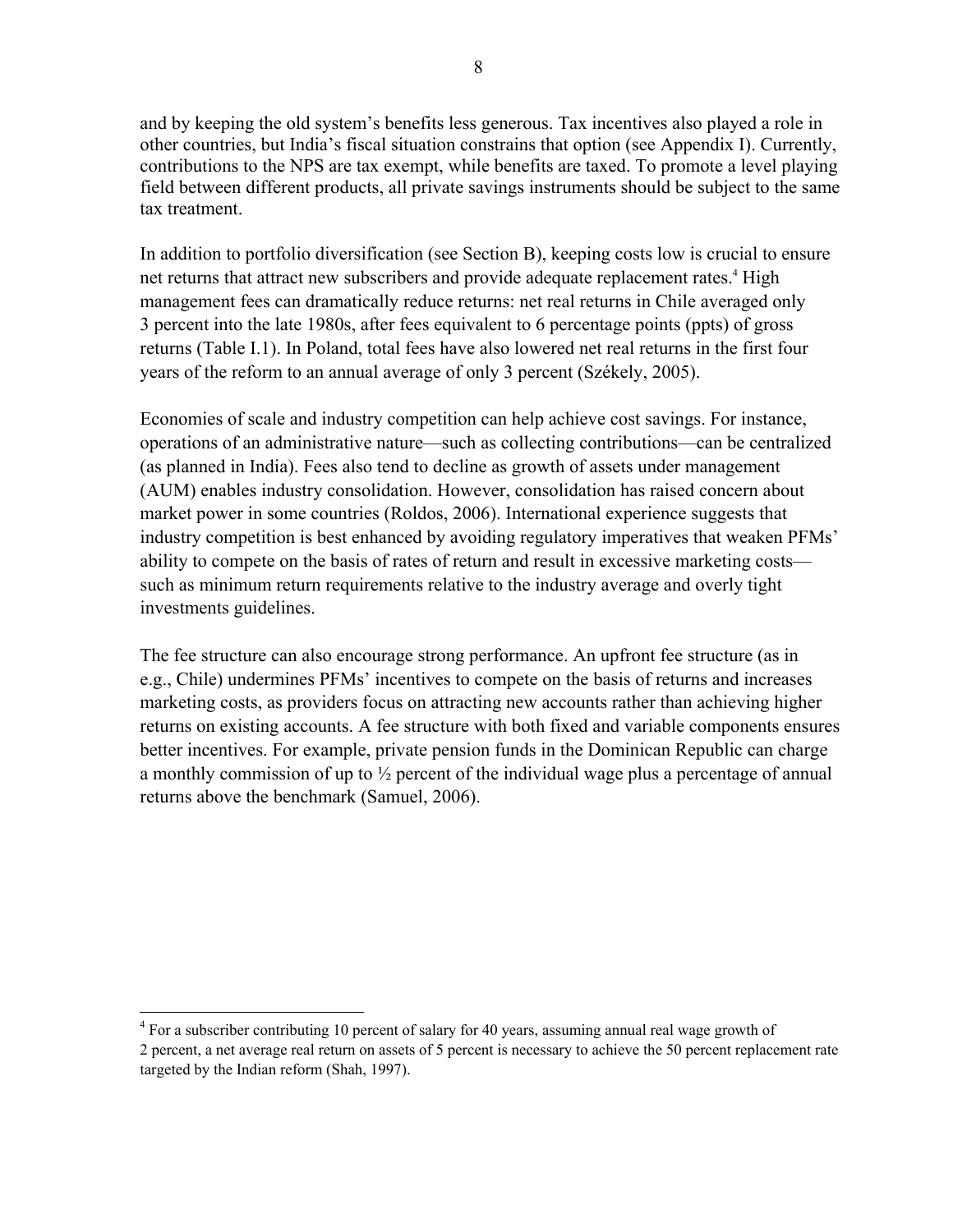## **B. Financial Implications**

The ability of the NPS to generate adequate replacement rates depends on future returns on

assets and portfolio composition. Illustrative calculations (see Ministry of Finance, 2005) are summarized in Table 1. In most cases, except for the portfolio of government bonds, the projected pension for civil servants is equal to or above 50 percent of the last wage (equivalent to the benefit provided by the existing system).

| Simulation results 2/                                                                            | Replacement rate<br>(in percent) | Wealth at age 60<br>(in Indian rupees) |
|--------------------------------------------------------------------------------------------------|----------------------------------|----------------------------------------|
| 100 percent government securities                                                                | $43 - 49$                        | 744.203-3.190.314                      |
| "Safe:" 60 percent government securities,<br>30 percent corporate bonds, 10 percent equities     | $49 - 56$                        | 855,458-3,625,766                      |
| "Balanced:" 40 percent government securities,<br>35 percent corporate bonds, 25 percent equities | $54 - 63$                        | 953.560-4.006.269                      |
| "Growth:" 20 percent government securities,<br>30 percent corporate bonds, 50 percent equities   | 63-73                            | 1.108.312-4.601.108                    |

2/ Inflation-adjusted annual returns (in percent) assumed conservatively as follows: government bonds (1.5); corporate bonds (3); and equities (5). tes is shown for 4 different seniority levels, and fees are assumed to be 50 bps on assets per year.

The calculations in Table 1 do not

account for market volatility. However, risk is also an important determinant of investment outcomes, especially when equity investments are allowed. Table 2 shows average real returns and volatilities over the past decade in India for equities and bonds, and Figure 1 shows the corresponding cumulative returns on investment. While government bonds historically have had low volatility, equities show both higher returns and higher risk, making them better suited to investors with a long-term horizon.



#### **III. INVESTMENT POLICIES AND RETURNS ON PENSION CONTRIBUTIONS**

This section focuses on the extent to which regulatory limits, overly conservative investment practices, and restrictions on investment options abroad may have constrained the achievement of optimal risk-adjusted returns by PFMs in existing DC systems. Sub-optimal returns have implications for the privately-managed system's ability to attract participants, as argued in the previous section. Tight control on the type of investments that PFMs can hold can also undermine the expected positive impact of pension reform on private securities' demand (see Section IV).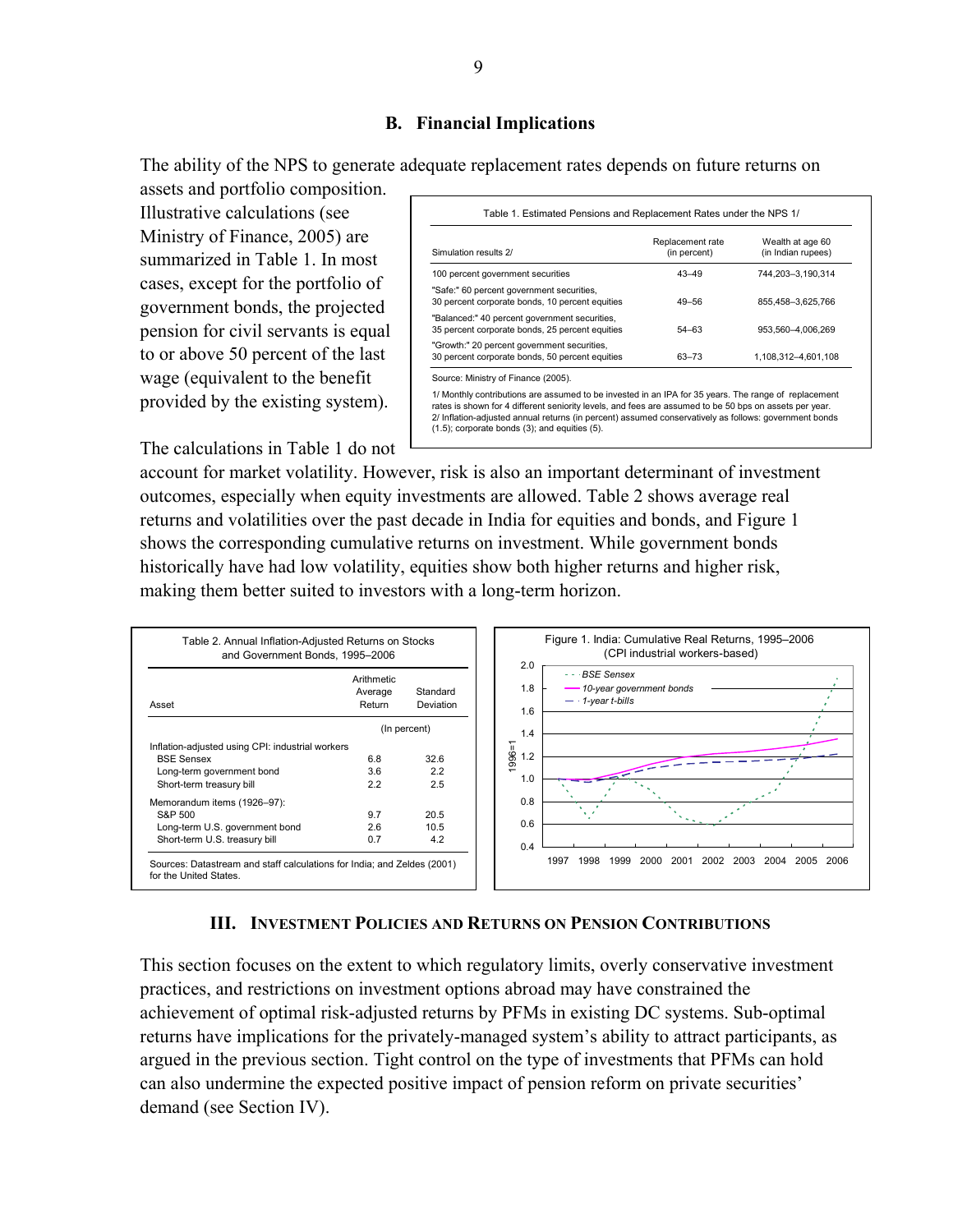#### **A. Investment Limits**

In the United States and the United Kingdom, regulations are based on the "prudent person

rule," or a self-regulatory framework. When accompanied by prudential standards of diligence and expertise, this is generally viewed as superior to rules-based guidelines, because it places fewer restrictions on investment decisions. Most emerging markets, in contrast, regulate private pension funds via quantitative investment limits. For example, there are typically significant restrictions on investment in riskier assets, like equity, and on foreign investments, although both types of restrictions have gradually been loosened over time in many countries (Table 3).

Most countries also restrict investment in corporate bonds and derivatives. For example, Mexican institutional investors are not allowed to invest in bonds that are rated below A, which limits the investable universe to 20−30 large firms; moreover, they may invest no more than 5 percent

|                                                                                                                                                                                                                                                                                                                                                           |          | Maximum Limits                |
|-----------------------------------------------------------------------------------------------------------------------------------------------------------------------------------------------------------------------------------------------------------------------------------------------------------------------------------------------------------|----------|-------------------------------|
|                                                                                                                                                                                                                                                                                                                                                           | Equity   | Foreign<br>securities         |
|                                                                                                                                                                                                                                                                                                                                                           |          | (In percent of the fund size) |
| Mature market                                                                                                                                                                                                                                                                                                                                             |          |                               |
| United Kingdom                                                                                                                                                                                                                                                                                                                                            | PPR 4/   | PPR 4/                        |
| <b>United States</b>                                                                                                                                                                                                                                                                                                                                      | PPR 4/   | PPR 4/                        |
| Germany 1/                                                                                                                                                                                                                                                                                                                                                | 30       | 20                            |
| Japan 2/                                                                                                                                                                                                                                                                                                                                                  | 30       | 30                            |
| Canada                                                                                                                                                                                                                                                                                                                                                    | No limit | 30                            |
| France                                                                                                                                                                                                                                                                                                                                                    | n.a.     | n.a.                          |
| Italy                                                                                                                                                                                                                                                                                                                                                     | PPR 4/   | 20                            |
| Emerging market                                                                                                                                                                                                                                                                                                                                           |          |                               |
| Argentina                                                                                                                                                                                                                                                                                                                                                 | 50       | 20                            |
| Brazil                                                                                                                                                                                                                                                                                                                                                    | 50       | $\Omega$                      |
| Chile                                                                                                                                                                                                                                                                                                                                                     | 39       | 30                            |
| Colombia                                                                                                                                                                                                                                                                                                                                                  | 30       | 20                            |
| Mexico                                                                                                                                                                                                                                                                                                                                                    | 15       | 20                            |
| Peru                                                                                                                                                                                                                                                                                                                                                      | 35       | 10.5                          |
| Hungary                                                                                                                                                                                                                                                                                                                                                   | 50       | 30                            |
| Poland                                                                                                                                                                                                                                                                                                                                                    | 40       | 5                             |
| Hong Kong SAR 3/                                                                                                                                                                                                                                                                                                                                          | No limit | No limit                      |
| Singapore                                                                                                                                                                                                                                                                                                                                                 | PPR 4/   | PPR 4/                        |
| Sources: Chan-Lau (2004); Soueid (2005); and Roldos (2006).<br>1/ Six percent in foreign equities of non-EU countries, 5 percent in<br>non-EU bonds.<br>2/ No investment limits for employee pension funds.<br>3/ At least 30 percent of assets must be invested in Hong Kong<br>dollar denominated assets.<br>4/ "PPR" stands for "prudent person rule." |          |                               |

of their assets in securities rated single A (Soueid, 2005). Most countries have also adopted tight restrictions on the percentage of a company's capital or outstanding bonds or on the percentage of assets in a single issue that can be held by pension funds. For instance, Mexican pension funds cannot invest more than 20 percent of AUM in a single issue. Argentinean funds can only hold up to 5 percent of a company's capital and 5 percent of its bonds. Finally, investment in derivative products is not allowed in most emerging countries, with the exception of Chile.

#### **B. Asset Allocation**

Investment practices in emerging markets tend to be conservative, with pension portfolios concentrated in fixed-income. In part, this could reflect the rules-based guidelines. It could also be due to factors such as minimum return requirements, lack of financial sophistication of PFMs, weak performance accountability, and dearth of private sector securities.

Indian pension funds have not participated in the corporate debt market, despite being allowed to do so.<sup>5</sup> In part, this could be due to underdeveloped and illiquid conditions of the

<sup>&</sup>lt;sup>5</sup> Indian pension funds are allowed to invest up to 10 percent of new flows in private corporate bonds.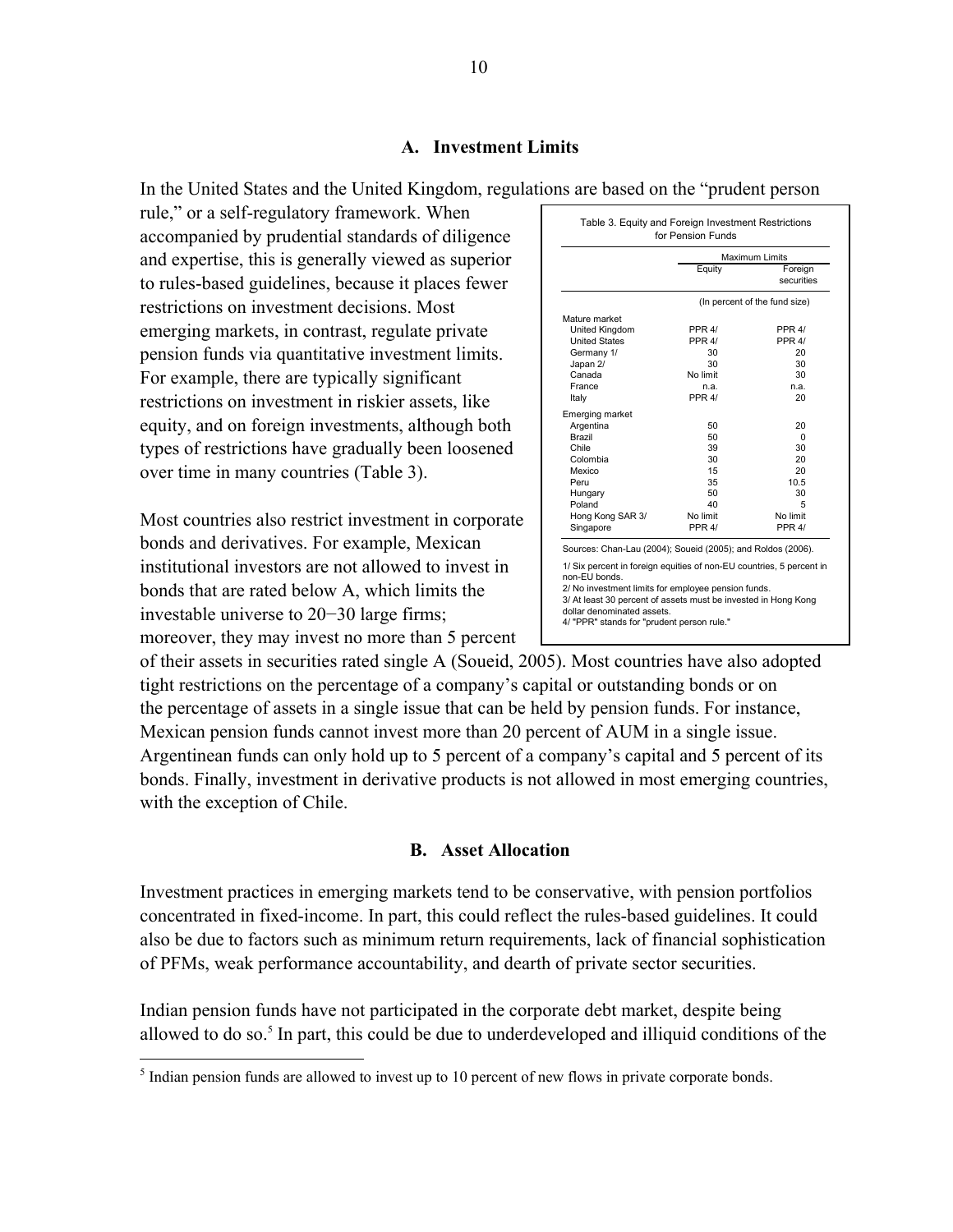corporate bond market (see Luengnaruemitchai and Ong, 2005). EPF-exempt corporate pension funds may also be reluctant to invest in such instruments, due to fear of not meeting EPF returns (World Bank, 2005). In other emerging countries, the role of riskier instruments also remains controversial (Table 4). In the United States and the United Kingdom in contrast, pension funds have a relatively low allocation to fixed income and hold about 60 percent equities (in the form of shares or equity-linked mutual funds).

| <b>Selected Countries</b>                                                                                                                                                                                                     | Cash and<br>Deposits | <b>Bills and Bonds</b><br><b>Issued by Public</b><br>Administration | Corporate<br>Bonds 4/ | Loans | Shares | Land and<br><b>Buildings</b> | <b>Mutual Funds</b><br>$(CIS)$ 5/ | Unallocated<br>Insurance<br>Contracts | Other<br>Investments 6/ |
|-------------------------------------------------------------------------------------------------------------------------------------------------------------------------------------------------------------------------------|----------------------|---------------------------------------------------------------------|-----------------------|-------|--------|------------------------------|-----------------------------------|---------------------------------------|-------------------------|
| Czech Republic                                                                                                                                                                                                                | 9.6                  | 51.9                                                                | 31.1                  | 0.0   | 5.5    | 0.3                          | 0.3                               | n.a.                                  | 1.3                     |
| Bulgaria                                                                                                                                                                                                                      | 19.9                 | 55.2                                                                | 18.6                  | n.a.  | 3.3    | 1.7                          | n.a.                              | n.a.                                  | 1.4                     |
| Estonia                                                                                                                                                                                                                       | 4.4                  | 33.9                                                                | 23.3                  | 0.0   | 35.1   | 1.0                          | 6.2                               | 0.0                                   | 0.8                     |
| Slovenia                                                                                                                                                                                                                      | 13.3                 | 46.3                                                                | 32.4                  | n.a.  | 7.7    | n.a.                         | 0.3                               | n.a.                                  | n.a.                    |
| Hungary                                                                                                                                                                                                                       | 1.3                  | 74.9                                                                | 2.0                   | n.a.  | 5.2    | 0.2                          | 7.5                               | n.a.                                  | 8.9                     |
| Poland                                                                                                                                                                                                                        | 5.8                  | 58.9                                                                | 1.4                   | 0.0   | 33.4   | n.a.                         | 0.0                               | n.a.                                  | 0.5                     |
| Indonesia 2/                                                                                                                                                                                                                  | 70.9                 | 0.1                                                                 | 11.9                  | 0.7   | 4.1    | 6.0                          | 1.3                               | 0.0                                   | 6.9                     |
| Korea                                                                                                                                                                                                                         | 7.4                  | 24.3                                                                | 56.4                  | 9.9   | 0.2    | 0.0                          | 0.5                               | n.a.                                  | 1.4                     |
| Thailand                                                                                                                                                                                                                      | 41.4                 | 23.9                                                                | 18.2                  | n.a.  | 13.7   | n.a.                         | 1.8                               | n.a.                                  | 1.0                     |
| Singapore 2/                                                                                                                                                                                                                  | 2.7                  | 96.4                                                                | 0.0                   | 0.0   | 0.0    | 0.2                          | 0.0                               | 0.0                                   | 0.7                     |
| Colombia                                                                                                                                                                                                                      | 0.8                  | 48.5                                                                | 30.1                  | 0.0   | 6.2    | 0.0                          | 2.2                               | 0.0                                   | 12.2                    |
| Mexico                                                                                                                                                                                                                        | 0.0                  | 85.2                                                                | 11.7                  | n.a.  | n.a.   | n.a.                         | n.a.                              | n.a.                                  | 3.1                     |
| Brazil 1/                                                                                                                                                                                                                     | 44.2                 | 14.9                                                                | 2.2                   | 3.9   | 15.9   | 6.7                          | 11.6                              | 0.0                                   | 0.6                     |
| Turkey                                                                                                                                                                                                                        | 0.0                  | 72.6                                                                | 0.0                   | 0.0   | 13.2   | 0.0                          | 0.0                               | 0.0                                   | 14.2                    |
| United Kingdom 3/                                                                                                                                                                                                             | 2.5                  | 14.7                                                                | 6.8                   | 0.5   | 43.4   | 4.3                          | 15.4                              | 6.0                                   | 6.3                     |
| <b>United States</b>                                                                                                                                                                                                          | 8.3                  | 6.4                                                                 | 5.0                   | 0.1   | 35.5   | 0.6                          | 30.7                              | 9.4                                   | 4.0                     |
| Source: OECD, Global Pension Statistics.<br>1/ Total may not add up due to rounding or to negligible value.<br>2/2002 data.<br>3/2003 data.<br>4/ "Corporate bonds" includes corporate and financial sector debt instruments. |                      |                                                                     |                       |       |        |                              |                                   |                                       |                         |

6/ The values registered on variable "Other Investments" include short term payable accounts to the fund managers (commissions), payable loans and the amount relative to the<br>liquidation of one pension fund (Pessoal da Caix billion.



## **C. Diversification Abroad**

Emerging market pension fund portfolios

the notable exception of Chile (Figure 2). $<sup>6</sup>$ </sup> Polish pension funds invest only about 2 percent of their assets in foreign

securities, less than half the limit, perhaps

small to make it worthwhile for pension funds to develop the related capacity and

are also home-biased as investments in

 $\overline{a}$ 

<sup>6</sup> Even Chilean pension funds did not diversify meaningfully abroad until after the 1997 Asian crisis, despite the gradual loosening of foreign investment limits, due to high domestic returns (Roldos, 2004).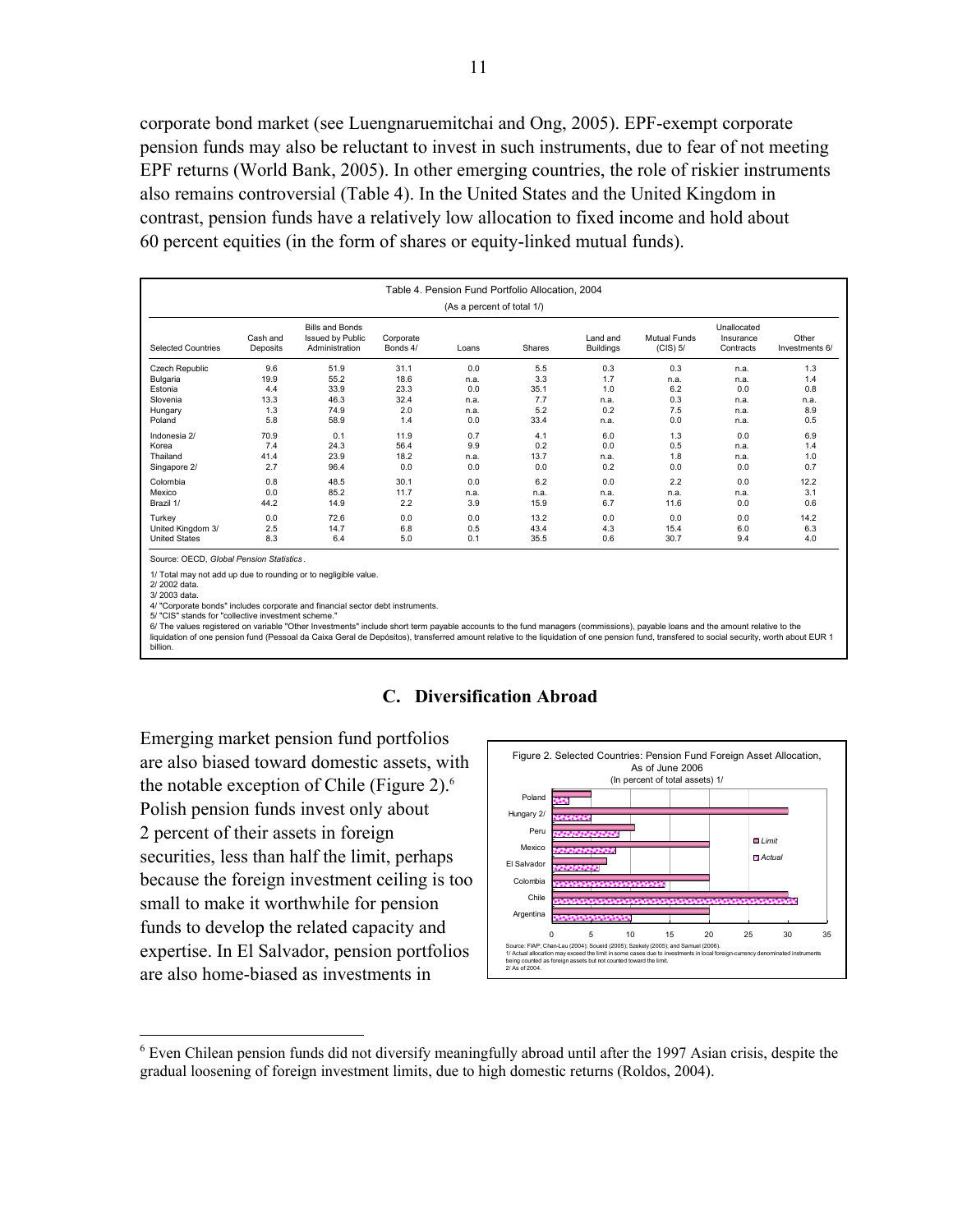foreign securities, until recently, were limited to those that are traded on the local stock exchange (Samuel, 2006).<sup>7</sup>

Two factors appear to have contributed to Chile's success in achieving global pension asset diversification: (i) allowing Chilean funds to hedge foreign currency exposure using currency forwards (Walker and Lefort, 2002) and (ii) allowing them to invest in global mutual funds, thus providing a wealth of investment options and bypassing the lack of experience of PFMs. After the 1998 crisis caused domestic returns to plummet, higher foreign allocations also allowed Chilean funds to achieve higher returns and to meet the needs of a sizeable retirement market without crowding-out the local capital markets. Many countries are, however, reluctant to follow that route, in part because it complicates monitoring and involves additional fees, and also due to the accompanying policy objective of developing local markets.

## **IV. PENSION FUNDS AND CAPITAL MARKET DEVELOPMENT**

This section turns to the expected impact of pension reform on the development of capital markets, especially equity and corporate bond markets. Pension reform is a logical catalyst for increased local institutional investment and asset diversification, resulting in improved allocation of financial savings and instruments. Sustainable fund inflows into local asset markets reduce volatility and can induce a repricing of equities. Pension reform can also have more qualitative effects, including better transparency and governance, improvement of market microstructure, and financial product innovation.

## **A. Financial Depth**

India's pension sector is small relative to more advanced Asian economies and other

emerging countries. While demographic trends and rising income should contribute to rising demand for retirement services in the next two decades (Figure 3), pension assets currently amount to only 5¾ percent of GDP, much below Hong Kong SAR, Singapore, or Chile (Figures 4 and 5).



<sup>&</sup>lt;sup>7</sup> A law passed in August 2006 allows 10 percent of pension portfolios to be invested abroad.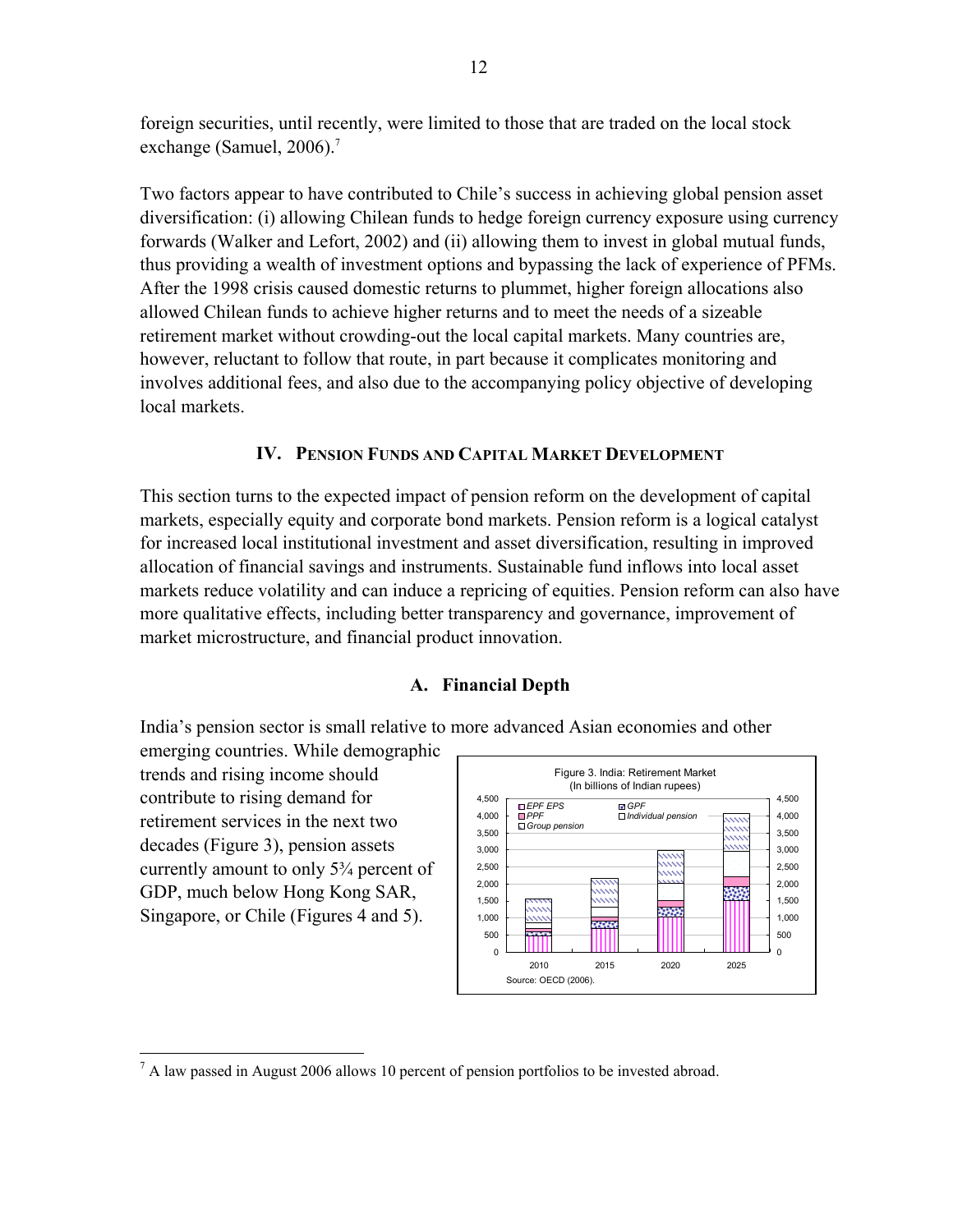

Emerging market pension fund assets are growing rapidly. Chile's pension AUM are nearing 65 percent of GDP after 22 years of operation of the fully funded system—a growth

equivalent to nearly 3 ppts per year. While still below the U.S. level (95 percent of GDP), the size of Chile's pension sector is now similar to that of the United Kingdom. In the rest of Latin America, pension assets have reached around 12 percent of GDP in AUM in the last decade, implying annual growth of  $1-1\frac{1}{2}$  ppts of GDP, in line with G-7 experience since 1980 (Roldos, 2004). Later reformers, including Mexico, Poland, and Hungary, have experienced similarly rapid growth (Figure 6).



The buildup of institutional assets has contributed to financial deepening (Figure 7). In the G-7 countries, stock and bond market capitalization rose by more than 40 ppts of GDP and 20 ppts of GDP respectively between 1980 and 1998, led by a 20 ppts of GDP increase in pension AUM (Roldos, 2004). Since 1981, Chile's market capitalization rose by nearly 30 ppts of GDP on the back of surging pension assets (Figure 8).



13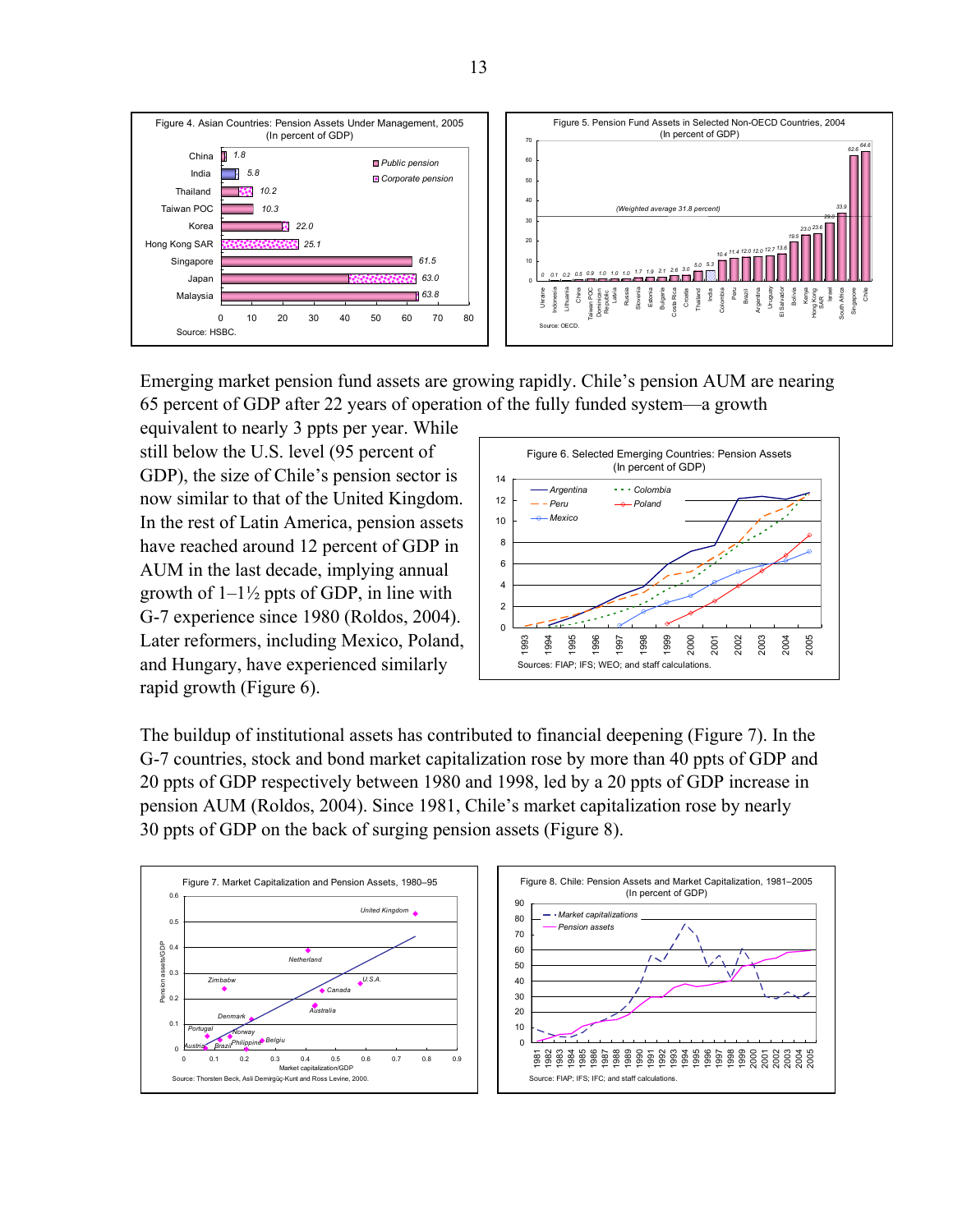Several studies have confirmed a positive impact of institutional investment—including pension funds—on market capitalization using panel regressions, controlling for other determinants of stock and bond market capitalization, and encompassing both mature and emerging markets. Granger causality tests confirm that where causality exists, it runs predominantly from contractual savings to market capitalization—and not vice versa (see Roldos, 2004, for a comprehensive review).

The positive impact of pension reforms on market development, however, may take time to be reflected in the data. In Chile, since 1995, the relationship between growth of pension assets and market capitalization has been weak as returns on domestic equity investments turned flat or negative from 1996 onward and pension funds diversified abroad. The later reformers are yet to experience a significant deepening of their financial markets (relative to GDP) despite substantial growth in pension assets, perhaps because AUM have not yet reached sufficient critical mass. Factors such as the absence of supportive capital market regulations and infrastructure may also have hindered financial deepening, in some cases causing the risk of significant distortions and asset price bubbles as growing imbalances emerge between the demand and supply of local securities (see Section D).

## **B. Diversification of the Investor Base**

A large part of the Indian financial sector is still mainly involved in deposit and loan services. Pension sector reforms and accompanying introduction of new players, especially institutional investors, could help increase the relative importance of equity and corporate bond markets (see Roldos, 2004, for a review of empirical studies for mature markets).

A diversified investor base is especially critical for the development of the local corporate bond market as it helps ensure a stable demand for fixed-income securities. Broadening and deepening of the corporate bond market in turn would help enhance the supply of long-term funds. The average maturity of bond issue in Chile increased from 10−15 years in the first half of the 1990s to 10–20 years more recently (even 30 years for some issues). In Mexico in the last five years, the diversification of the investor base has been critical for the development of the corporate bond market, with institutional investors buying, holding, and trading the bulk of corporate bonds. Notably, pension funds held more than one third of all outstanding bonds as of end-2004 (Soueid, 2005).

Institutional asset growth should also—other things being equal—be an important factor in triggering the repricing of the stock market via reductions in liquidity and risk premiums and reduced cost of capital. Walker and Lefort (2002) confirm this hypothesis using regression analysis, finding a statistically significant effect of pension funds' AUM on Chile's equity prices and the cost of capital. More recent analysis by HSBC (2006) points to a strong correlation between price earning ratios and various measures of the importance of institutional savings in Asia.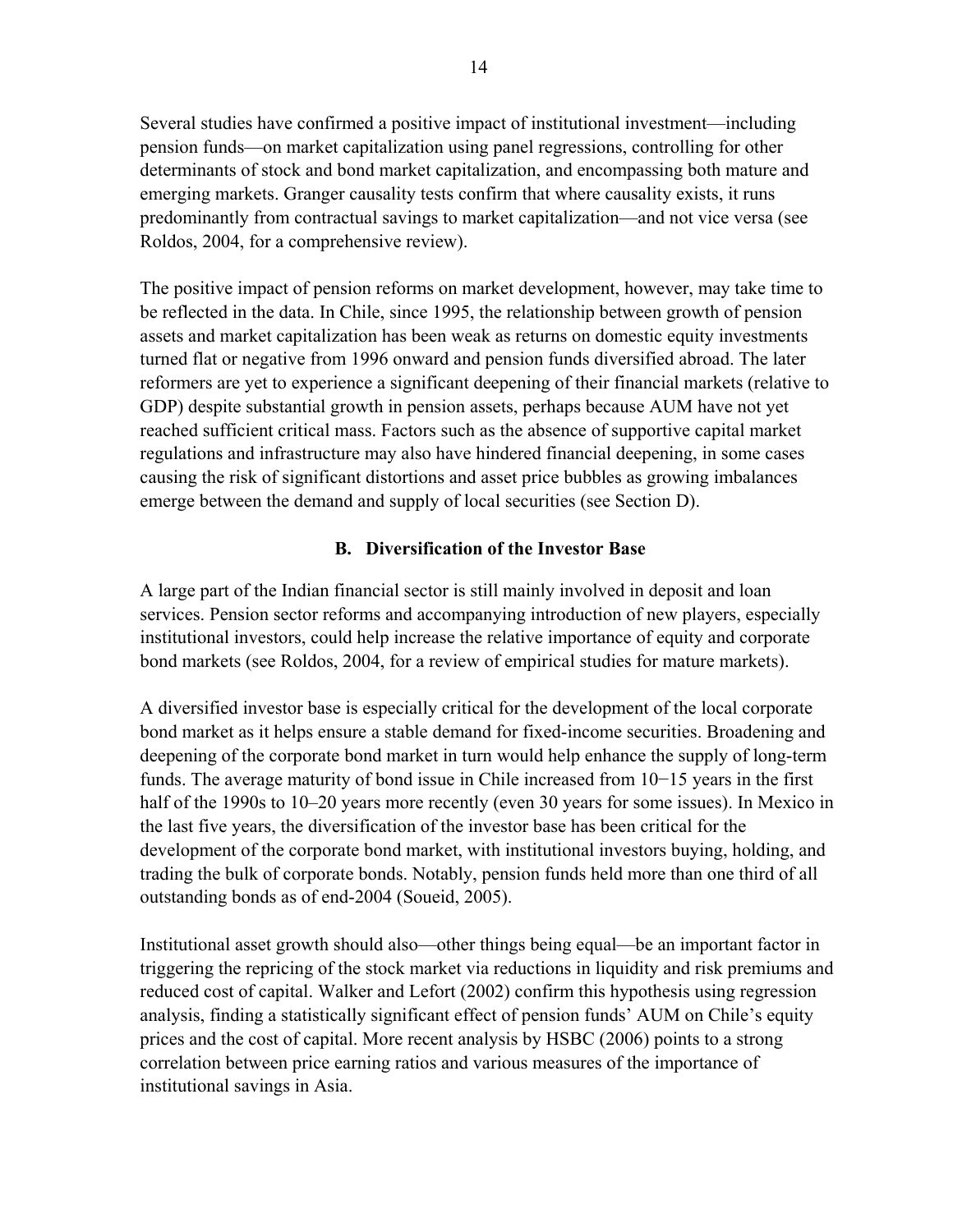#### **C. Diversification of Asset Allocation**



invest in overseas securities (both equity and fixed income) for the first time last year.

Pension funds can also generate growing demand for new instruments, including high yield bonds, mortgage-backed securities (MBS), and foreign exchange and interest rate derivatives. An increase in institutional investors' demand for lower rated corporate instruments however may require some relaxation of investment restrictions, accompanied by prudential standards of diligence and expertise and the development of a ratings industry. Measures considered in India include relaxing limits on institutional investments in corporate bonds and allowing investments based on the company rating rather than the category of issuers (Government of India, 2005). Similarly, an increase in demand for derivatives by PFMs would require some loosening of prudential regulations.

#### **D. Increased Market Stability and Efficiency**

In India, similar to the rest of Asia, asset markets remain characterized by relatively high volatility, although volatility has declined recently (Purfield and others, 2006). The growth of pension and other institutional AUM combined with asset diversification, could contribute to reduced market volatility and improved resilience to external shocks, as a wider investor base and access to more information and analysis facilitates price discovery.<sup>8</sup> Walker and Lefort (2002) confirm this link empirically in the case of Chile and for a broader sample of 33 emerging economies.

<sup>&</sup>lt;sup>8</sup> Moreover, if institutional investors' risk tolerance is assumed to remain relatively constant over time, volatility can be reduced as such investors take advantage of variations in risk premia (perhaps caused by variations in foreign or retail investors' risk tolerance).This is done by purchasing securities when the risk premia is high (at "low" prices) or vice versa.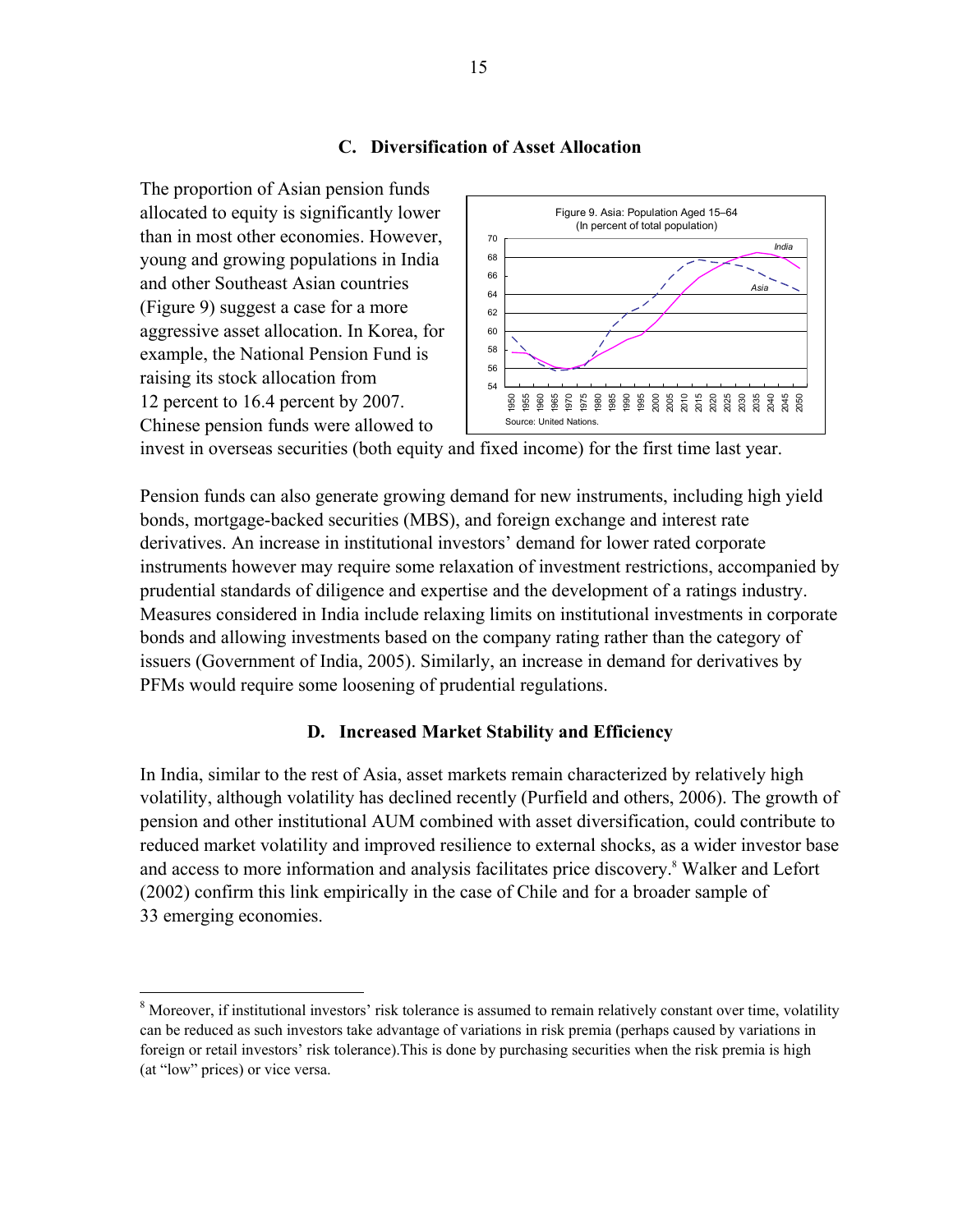The growth in private pensions' AUM can have other qualitative effects on capital markets. Walker and Lefort (2002) show that in the cases of Chile, Argentina, and Peru, pension reform contributed significantly to improvement of the regulatory and legal framework, increased transparency and enhanced corporate governance. The reforms also increased financial innovation, by fostering the growth of annuities, mortgage bonds, and other assetbacked securities, the creation of closed-end mutual funds and local rating companies, and improved trading infrastructure.

However, the rapid growth of pension fund AUM may negatively affect local markets, when it outpaces the supply of private local securities. This effect is magnified when tight controls limit the investment universe or when regulations such as minimum required returns relative to an industry average induce herding behavior. The resulting concentration of investments in government securities and securities from a limited number of local companies, tends to magnify asset price swings and may make equity markets more prone to asset price bubbles. A large size of funds relative to local market supply may also result in liquidity constraints for PFMs, since they cannot sell assets without putting downward pressures on prices (Roldos, 2004).

## **V. CONCLUSIONS**

While the broad parameters of the NPS appear in line with international best practice, two features may limit the impact of the reform on financial markets. The absence of a first pillar and the only partially mandatory participation set India's plan apart from international common practice and may result in concentration of pension portfolios in government securities and higher-than-expected management fees as economies of scale are not realized early on.

Nonetheless, international experience points to several ways in which India's planned pension reform could contribute to capital market development.

- Critical mass could be achieved faster by granting permission for exempt workers to switch to the new system, and shifting all assets to private PFMs.<sup>9</sup> A less ambitious option could involve outsourcing of all or part of the management of accumulated reserves of partially funded schemes such as EPF to the private sector under competitive bidding procedures (Holzmann and others, 2000).
- Flexible investment regulations would ensure both faster growth of pension-led securities demand and optimal diversification of pension portfolios.

 $\overline{a}$ <sup>9</sup> At the same time, it should be recognized that given the large share of the informal sector in India, achieving full coverage will be difficult until these workers are brought in the more formal labor market.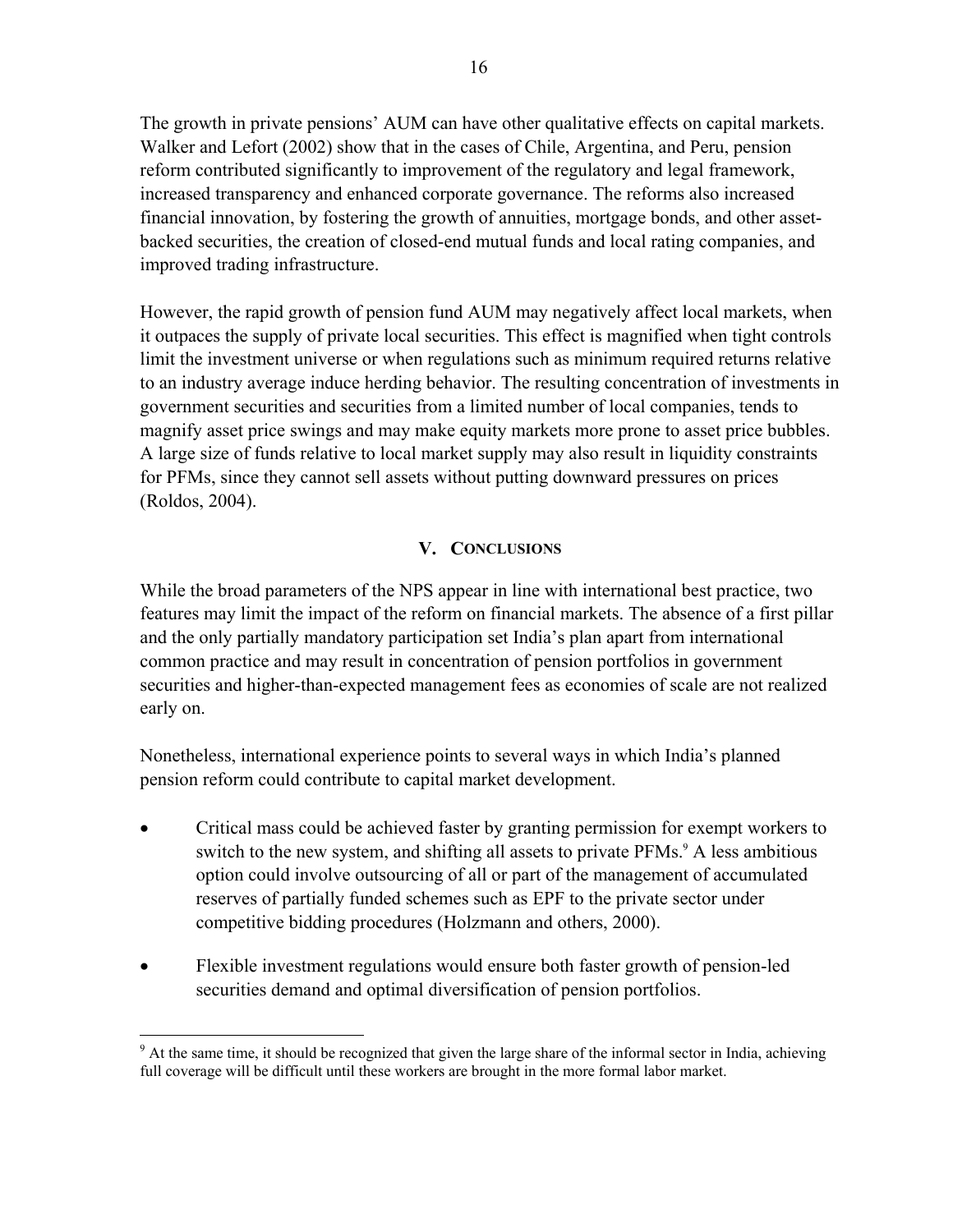- Improvements in capital market regulations, laws, and infrastructure are necessary to foster the development of local securities markets. When such concurrent reforms are delayed, fast growth in pension AUM can generate imbalances between demand and supply of local securities and magnify asset price volatility.
- In particular, debt management agencies and regulators can support the provision of new instruments for retirement savings by ensuring liquid government bonds (that serve and important benchmark function for the private sector) and issuing priceindexed bonds (to support the issue of price-indexed annuities).
- A limited option for investments abroad can help PFMs diversify country risk, gain expertise and familiarity with new instruments, and relieve pressures in local markets, when the supply of securities is restricted in the short term. While immediate liberalization of foreign investment restrictions may not be viable, over time it should be considered as the efficiency and effectiveness of PFMs improves (Srinivas, Whitehouse, and Yermo, 2000).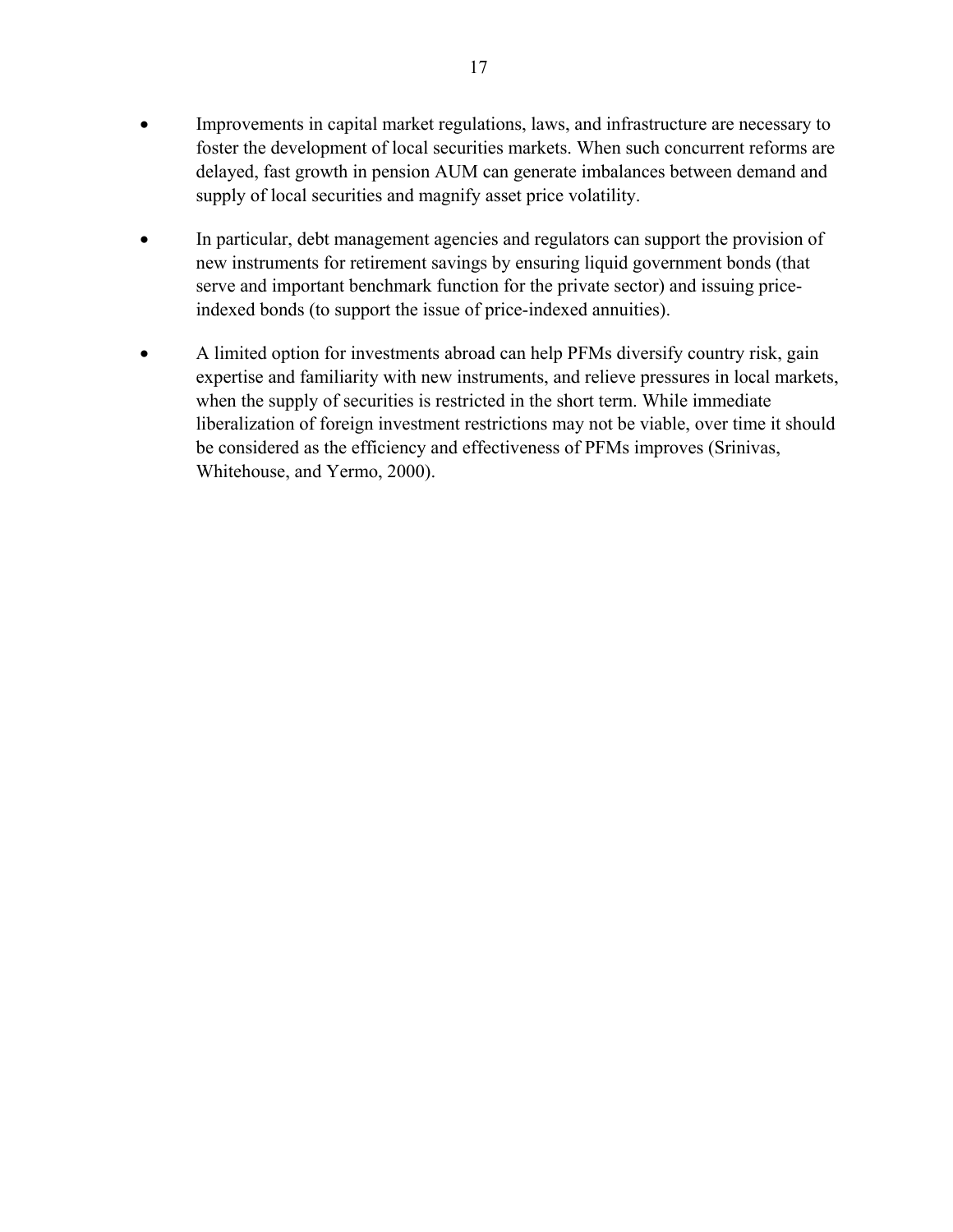## **APPENDIX I: INTERNATIONAL EXPERIENCE WITH PRIVATELY MANAGED PENSION PLANS**

## **Coverage**

Chile's system achieved fast coverage, with 40 percent of the labor force and nearly half of employees covered within five years of implementation (Faulkner-McDonagh, 2005). Participation was initially mandatory only for new entrants to the work force, but the government also offered strong incentives to switch to other workers, including tax deductibility of contributions to the new system, not increasing the generosity of benefits of the old system, and lowering contribution rates dramatically.

In El Salvador, participation in the new system introduced in 1998 was mandatory for workers under 36 years old and new entrants to the labor force, while women 50 and over and men 55 and over had to remain in the old system. Others had the option to switch. El Salvador provided strong incentives to switch, including income tax deductibility. The majority of participants in the old system who had a choice did transfer to the new system, and coverage reached about a quarter of the economically active population after one year (Samuel, 2006).

## **Fees**

Chile's management costs initially totaled up to 4 percent of wages (almost double their current levels). This in part reflected high fixed start up costs, e.g., computerization to manage millions of individual accounts and marketing campaigns to entice contributors to switch to the new system.

El Salvador's pension law initially limited pension fund fees to  $3\frac{1}{2}$  percent of wages, but this was lowered to 3 percent in 2001, and further reduced to  $2\frac{3}{4}$  percent in 2005 (Samuel, 2006). The law also sets out the services for which private administrators (AFPs) can charge including administration of individual accounts, inactive accounts, and programmed withdrawals. At the outset, fees were set competitively to attract participants. However, in recent years, the regulated maximum has been binding.

## **Replacement Rates**

In Chile, according to recent estimates, the average worker's pension income would replace 50–60 percent of the final salary over the medium term (2030–40). However, over the longer term, the average replacement rate would substantially decline to just over 40 percent. These replacement rates are significantly lower than the 80 percent level promised at the time of the reform (Faulkner-MacDonagh, 2005).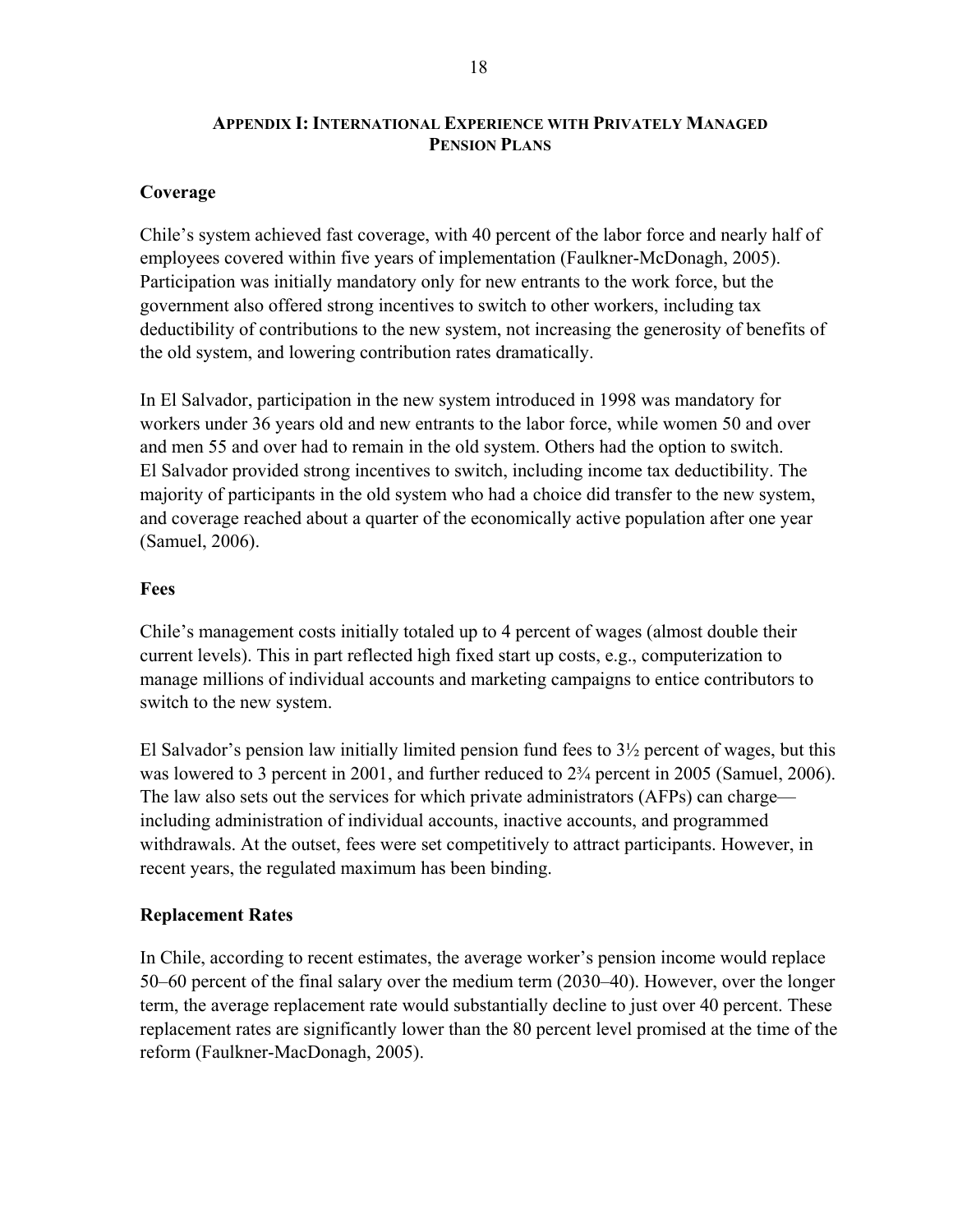| .<br>.<br>.<br>$\overline{\phantom{a}}$                                                                                                               |
|-------------------------------------------------------------------------------------------------------------------------------------------------------|
| $\frac{2}{5}$<br>-<br>-<br>-<br>-<br>7<br>ı                                                                                                           |
| $\frac{1}{2}$                                                                                                                                         |
| Municterist of the                                                                                                                                    |
| <b>ニー I ハ ハハ ハハ ハハ ハ  </b>  <br>יצוּ<br>יוויינים<br>י                                                                                                 |
| ĺ<br>l                                                                                                                                                |
|                                                                                                                                                       |
| $\frac{1}{1}$                                                                                                                                         |
| $\vdots$<br>$\frac{1}{2}$<br>٦ahl<br>֖֦֖֦֦֦֦֖֖֖֖֖ׅ֖ׅ֖ׅ֧ׅ֧ׅ֧ׅׅ֖ׅ֧ׅ֧ׅ֧ׅ֧ׅ֧ׅ֧ׅ֧ׅ֧ׅׅ֖ׅ֧֚֚֚֚֚֚֚֚֚֚֚֚֚֚֚֚֚֚֚֚֚֚֚֚֚֚֚֚֚֚֚֚֚֚֚֡֝֝֝֝֝֝֝֝֞<br>֧ׅ֖֖֖֖֖֖֚֚֚֚֚֚֚֜֜ |

|                                                                                                                                            | Argentina        | Chile      | Mexico   |          | Peru Hungary | Poland        | India          | United<br>Kingdom |
|--------------------------------------------------------------------------------------------------------------------------------------------|------------------|------------|----------|----------|--------------|---------------|----------------|-------------------|
| Year of implementation of individual account reforms                                                                                       | 1994             | 1981       | 1992     | 1993     | 1998         | 1999          | 2005           | 1988              |
| Mandatory (M) or voluntary (V) for new entrants to workforce?                                                                              | ⋝                | Σ          | Σ        | Σ        | Σ            | Σ             | $\overline{4}$ |                   |
| Number of participants<br>Million                                                                                                          | 4.9              | 3.8        | 36.2     | თ<br>თ   | 24           | 13.1          | ი<br>0.3       |                   |
| Percent of the potential contributor base                                                                                                  | ļ                | 58.0       | $\vdots$ | $\vdots$ | $\vdots$     | 70.0          | İ              | ł<br>$\vdots$     |
| Contribution rate (percent of gross wage) 1/                                                                                               | $\overline{7.0}$ | 12.3       | 6.5      | 0.9      | <u>ය</u>     | 73            | 0.01           | $2.5 - 5.25$      |
| Of which: PFM's fee                                                                                                                        | 112              | 0.99       | 147      | 1.99     | 0.97         | $\frac{6}{1}$ | i              | $\vdots$          |
| Investment performance                                                                                                                     |                  |            |          |          |              |               |                |                   |
| Average real rate of return on assets (2001-05) 2/                                                                                         | -71              | 7.0<br>5.0 | ვ<br>ბ   | 15.1     | i            | စ<br>၁        | $\vdots$       | $\vdots$          |
| Average annual real rate of return (net of fees) 3/                                                                                        | j                |            | $\vdots$ | $\vdots$ | თ.<br>თ      | $\vdots$      | i              | $\vdots$          |
| Projected replacement ratio by 2030-40 (percent)                                                                                           |                  |            |          |          |              |               |                |                   |
| Men                                                                                                                                        | 8                | 50-60      | 45       | 45       | ł            | Ì             | $43 - 95$      | $\frac{8}{4}$     |
| Women (where different)                                                                                                                    | İ                | İ          | 30       | 30       | İ            | $\vdots$      | $\vdots$       | $\vdots$          |
| Sources: Faulkner-MacDonagh (2005); Impavido and Rocha (2006); Federacion Internacional de Administradoras de Pensiones; CONSAR: OECD: IMF |                  |            |          |          |              |               |                |                   |

and GAO. and GAO.

1/ To the privately-managed mandatory pension funds. For Argentina, the legally set contribution rate is 9 percent, but was modified by the government in 1/ To the privately-managed mandatory pension funds. For Argentina, the legally set contribution rate is 9 percent, but was modified by the government in 2002 using temporary emergency powers.

2/ Adjusted for inflation in U.S. dollar of each year. 2000 **–**04 average for Poland. 2005–03 average for Peru.

3/ 2001–05 average for Chile. 1999 **–**03 average for Poland. 1998–2005 average for Hungary.

2002 using temporary emergency powers.<br>2/ Adjusted for inflation in U.S. dollar of each year. 2000–04 average for Poland. 2005–03 average for Peru.<br>3/ 2001–05 average for Chile. 1999–03 average for Poland. 1998–2005 averag 4/ Mandatory only for central government employees recruited after January 1, 2004, and new employees of 19 state governments that have joined.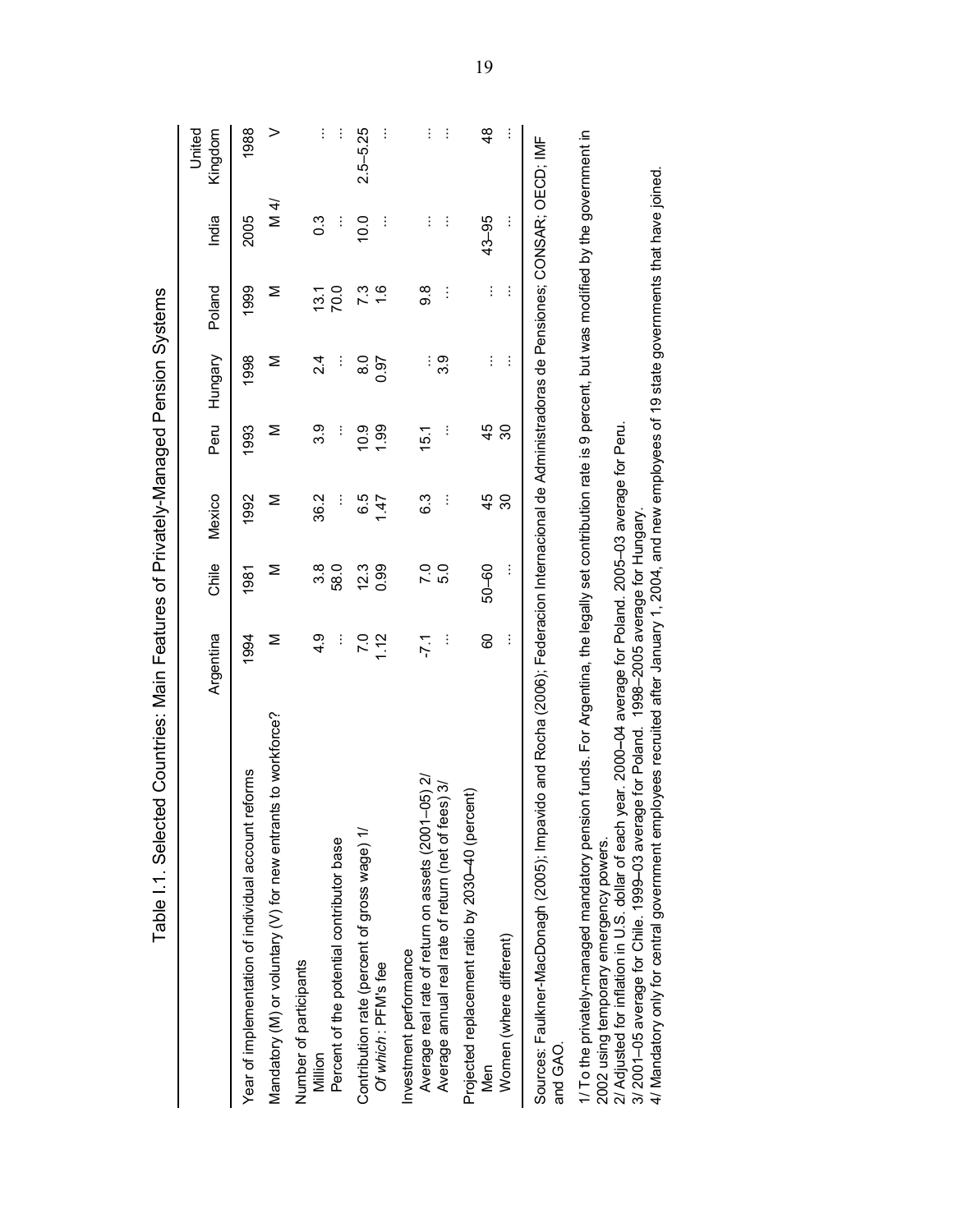#### **REFERENCES**

- Beck, Thorsten, Asli Demirgüç-Kunt, and Ross Levine, 2000, "A New Database on Financial Development and Structure," *World Bank Economic Review*, No. 14, pp. 597–605.
- Faulkner-MacDonagh, Chris, 2005, "Addressing the Long-Run Shortfalls of the Chilean Pension System," *Chile—Selected Issues*, IMF Country Report No. 05/316 (Washington: International Monetary Fund).
- Government of India, 2005, *Report of the High Level Expert Committee on Corporate Bonds and Securitization* (New Delhi).
- Holzmann, Robert, Ian Mac Arthur, and Yvonne Sin, 2000, "Pension Systems in Asia and the Pacific: Challenges and Opportunities," Social Protection Discussion Paper Series No. 0014 (Washington: World Bank).
- HSBC Global Research, 2006, "Asia Invests More in Itself," *Global Insights*, May (Hong Kong).
- Impavido, Gregorio, and Roberto Rocha, 2006, "Competition and Performance in the Hungarian Second Pillar," World Bank Policy Research Working Paper No. 3876 (Washington: World Bank).
- Luengnaruemitchai, Pipat, and Li-Lian Ong, 2005, "An Anatomy of Corporate Bond Markets: Growing Pains and Knowledge Gains," IMF Working Paper 05/152 (Washington: International Monetary Fund).
- Ministry of Finance, 2005, *The Pension Fund Regulatory and Development Authority Bill*, Twenty First Report (July) (New Delhi: Lok Sabha Secretariat).
- OECD, 2006, "India's Pension Reform Initiative," *Country Report DAF/AS/PEN/WD(2006)5* (Paris: Organization for Economic Co-operation and Development).
- Purfield, Catriona, Hiroko Oura, and Charles Kramer, 2006, "Asian Equity Markets: Growth, Opportunities, and Challenges," in *Asia and Pacific Regional Economic Outlook,*  September (Washington: International Monetary Fund).
- Roldos, Jorge E., 2006, "Pension Reform and Macroeconomic Stability," mimeo. (Washington: International Monetary Fund).

\_\_\_\_\_\_\_\_, 2004, "Pension Reform, Investment Restrictions, and Capital Markets," IMF Policy Discussion Paper 04/4 (Washington: International Monetary Fund).